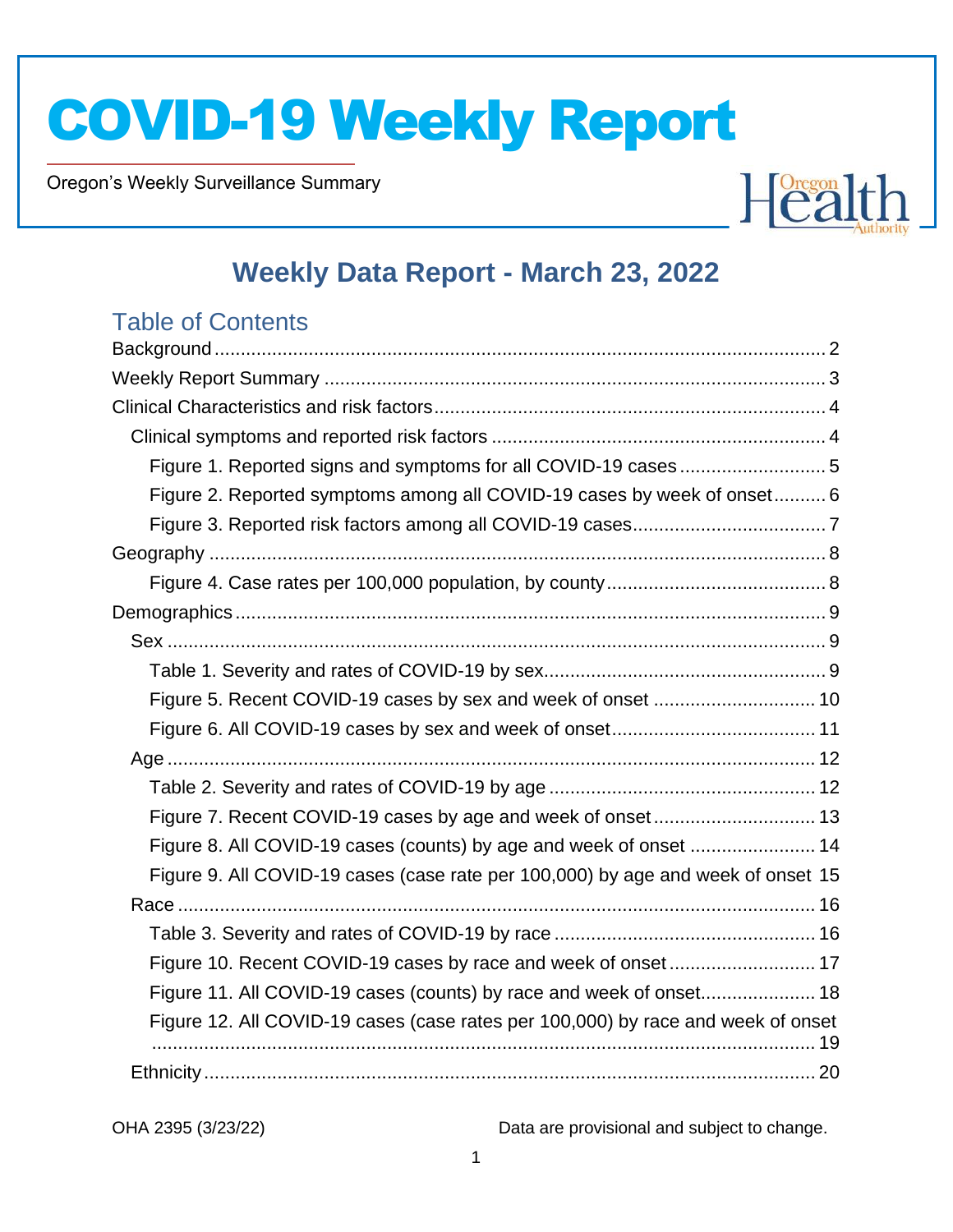Oregon's Weekly Surveillance Summary

Novel Coronavirus (COVID-19)



| Figure 14. All COVID-19 cases (counts) by ethnicity and week of onset  22            |  |
|--------------------------------------------------------------------------------------|--|
| Figure 15. All COVID-19 cases (case rates per 100,000) by ethnicity and week of      |  |
|                                                                                      |  |
| Table 5. Ratio of age-adjusted rates for cases, hospitalizations, and deaths by race |  |
| Table 6. Ratio of age-adjusted rates for cases, hospitalizations, and deaths by      |  |
|                                                                                      |  |
|                                                                                      |  |
|                                                                                      |  |
|                                                                                      |  |

### <span id="page-1-0"></span>**Background**

COVID-19 Weekly Report data will be finalized every Sunday at 11 p.m. PST, and the report will be published on Wednesday. Please note that the data reported here are continually being updated. For daily up-to-date information, visit the OHA COVID-19 web page: [https://govstatus.egov.com/OR-OHA-COVID-19.](https://govstatus.egov.com/OR-OHA-COVID-19)

As of 11 p.m. Sunday, March 20, there have been 701,729 cases of COVID-19 reported to the Oregon Health Authority. Of these, 23,627 (3.4%) are "presumptive" cases. This includes people with COVID-19-like symptoms and close contact with a confirmed case, but who did not have a confirmatory laboratory test, and people that self-report at-home tests to public health. Though not confirmed, presumptive cases are highly likely to have COVID-19, given their specific symptoms and known exposure or at-home positive test. If a case later tests positive at a lab, that case will be recategorized as confirmed. If a case tests positive at home, the case will remain presumptive.

These data represent a snapshot of COVID-19 risk factors and clinical and demographic characteristics of cases, and they include data on cases with pending investigations. Not all cases have been interviewed at the time of this report. It is important to note that as of 1/11/2022, case investigation and contact tracing operations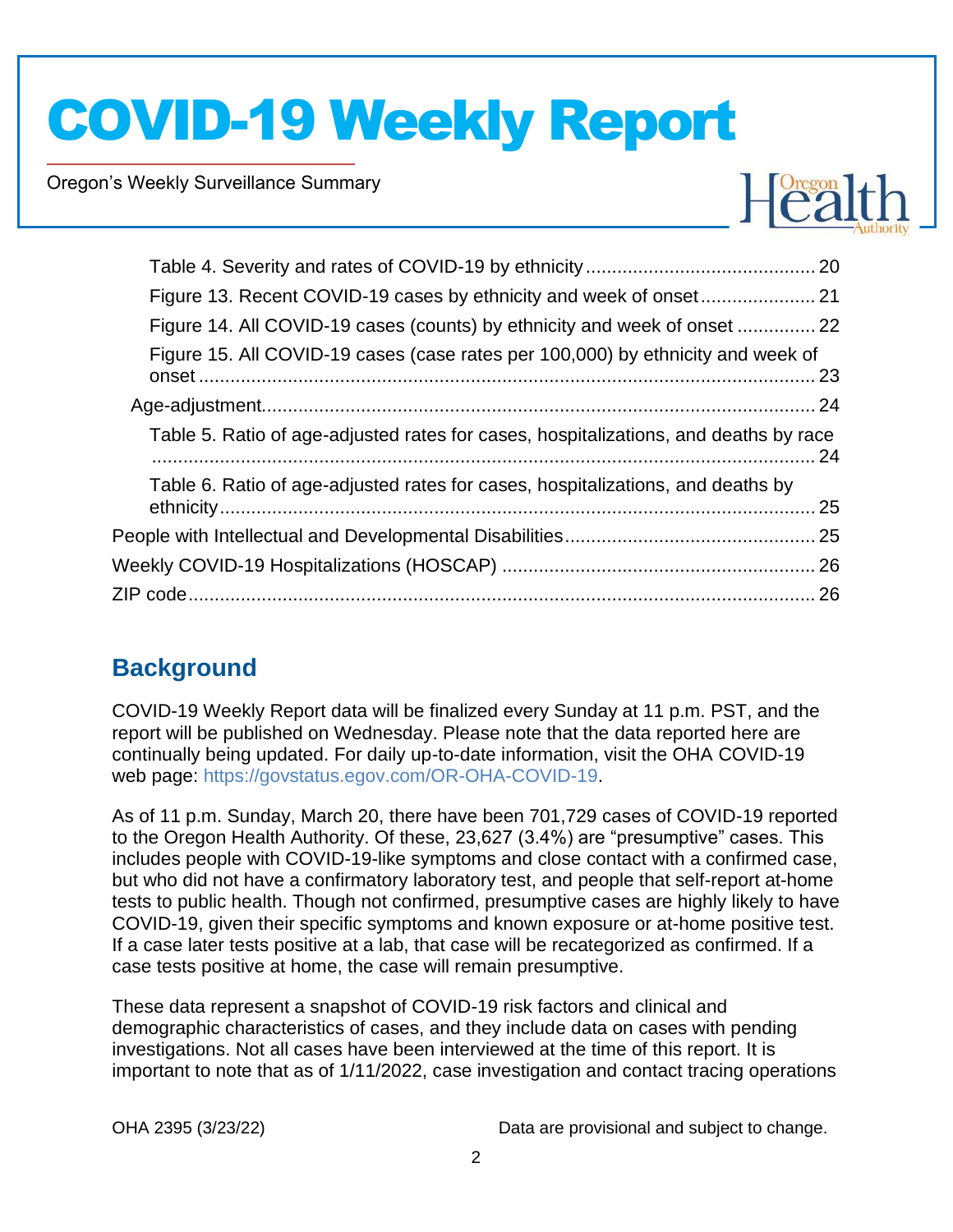Oregon's Weekly Surveillance Summary

Novel Coronavirus (COVID-19)



have been modified to prioritize outbreaks in high-consequence settings, such as healthcare, congregate care (e.g., nursing homes), corrections and settings related to our food chain. Public health is no longer calling all cases to attempt interview to assess symptoms and risks. The data shown in this report come from Oregon's electronic disease surveillance system for reportable diseases.

During the week of March 13–March 19<sup>1</sup> 89,917 tests for COVID-19 were performed on Oregonians; of these, 2.5% had a positive result.<sup>2</sup> This figure represents a "test-based" method, whereby all electronic lab reports received by OHA are used to calculate percent positivity.<sup>3</sup> Detailed tables of the number of tests and percent positivity can be found online at

[https://public.tableau.com/profile/oregon.health.authority.covid.19#!/vizhome/OregonHe](https://public.tableau.com/profile/oregon.health.authority.covid.19#!/vizhome/OregonHealthAuthorityCOVID-19DataDashboard/OregonsCOVID-19ELRsbyCounty) [althAuthorityCOVID-19DataDashboard/OregonsCOVID-19ELRsbyCounty.](https://public.tableau.com/profile/oregon.health.authority.covid.19#!/vizhome/OregonHealthAuthorityCOVID-19DataDashboard/OregonsCOVID-19ELRsbyCounty)

### <span id="page-2-0"></span>**Weekly Report Summary**

During Monday, March 14, through Sunday, March 20, 2022, OHA logged 1,769 new cases of COVID-19 infection—crossing the 700,000 mark for the pandemic but down another 19% from last week. The decline in cases came as reported tests declined 5.7% and with the proportion positive falling from 3.3% to 2.5%. Since the peak Omicron week of January 17–23, weekly reported tests have fallen 69%, the proportion positive has fallen from 24.5% to 2.5%, and weekly reported cases have fallen 97%.

Newly identified COVID-19-associated hospitalizations declined another 31% this week—from 225 to 156—the lowest figure since the week of July 19–25, 2021. Ninety COVID-19-associated deaths were reported, down from 142 last week. Of the 701,729 COVID-19 cases reported in Oregon to date, 28,228 (4.0%) have been hospitalized, and 6,975 (1.0%) have died. The median age at death has been 76 years. COVID-19 associated deaths remain rare among the young: 6 (0.09%) of the COVID-19 associated deaths have been in Oregonians <20 years old, and 41 (0.6%) in persons

 $<sup>1</sup>$  This date range aligns with CDC's "MMWR week."</sup>

<sup>2</sup> Does not include antibody (serology) tests.

<sup>3</sup> [www.cdc.gov/coronavirus/2019-ncov/lab/resources/calculating-percent-positivity.html](http://www.cdc.gov/coronavirus/2019-ncov/lab/resources/calculating-percent-positivity.html)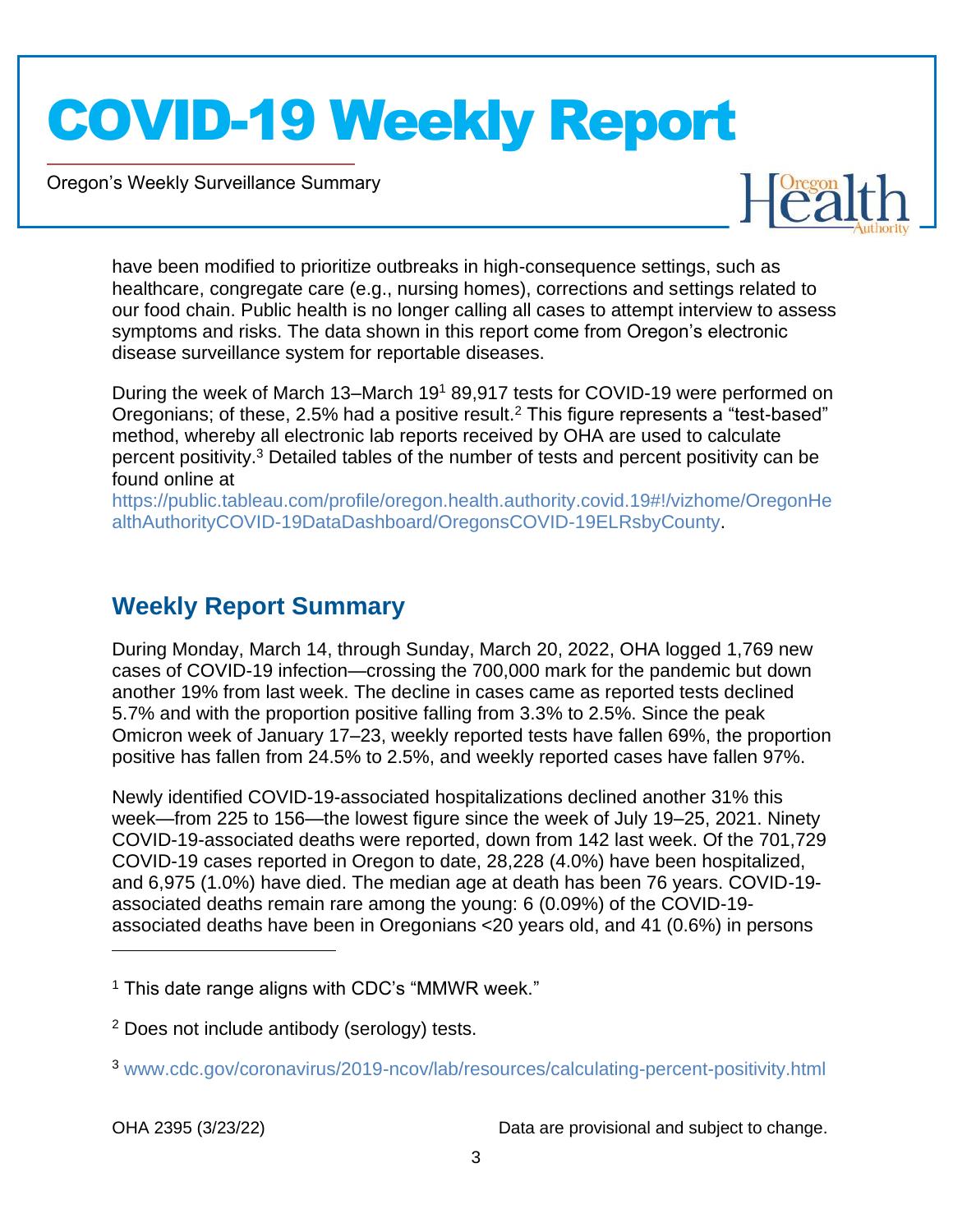Oregon's Weekly Surveillance Summary

Novel Coronavirus (COVID-19)



younger than 30. Over the past 6 months, of the 3,381 Oregonians who died in association with COVID-19, none have been <10, and 1 has been <20 years of age. Data on mortality in Oregon, including deaths associated with COVID-19, are available at [https://public.tableau.com/profile/oha.center.for.health.statistics.](https://public.tableau.com/profile/oha.center.for.health.statistics)

#### Additional data are available at

[https://public.tableau.com/profile/oregon.health.authority.covid.19#!/vizhome/OregonCO](https://public.tableau.com/profile/oregon.health.authority.covid.19#!/vizhome/OregonCOVID-19CaseDemographicsandDiseaseSeverityStatewide/DemographicData) [VID-19CaseDemographicsandDiseaseSeverityStatewide/DemographicData.](https://public.tableau.com/profile/oregon.health.authority.covid.19#!/vizhome/OregonCOVID-19CaseDemographicsandDiseaseSeverityStatewide/DemographicData)

### <span id="page-3-0"></span>**Clinical Characteristics and risk factors**

This section of the report describes the epidemiology of Oregon's COVID-19 cases, including common symptoms experienced by COVID-19 cases, and demographic breakdowns for sex, age, race, and ethnicity. Indicators of disease severity, specifically hospitalizations and deaths, are included in the tables.

### <span id="page-3-1"></span>**Clinical symptoms and reported risk factors**

Figure 1 provides information on signs and symptoms from all COVID-19 cases. Of 701,729 cases, 238,432 (34%) reported having signs and symptoms of COVID-19. The most commonly reported symptoms are cough (n=127,792, 18.2%) and headache (n=100,327, 14.3%). Figure 2 provides information on the percentage of COVID-19 cases that report symptoms over time. Figure 3 provides information on risk factors from all COVID-19 cases. The most common risk factors are having contact with a known COVID-19 case prior to symptom onset (n=179,705, 25.6%) and having underlying medical conditions (n=531,167, 75.7%). Note that a person may report more than one sign/symptom or risk factor. Where displayed by week in this report, case data are categorized by week of reported symptom onset, not by date of case report. This results in reduced numbers in the most recent week or more due to reporting lags.

#### Additional data are available at

[https://public.tableau.com/app/profile/oregon.health.authority.covid.19/viz/OregonCOVI](https://public.tableau.com/app/profile/oregon.health.authority.covid.19/viz/OregonCOVID-19CaseDemographicsandDiseaseSeverityStatewide/DiseaseSeverity;and) [D-19CaseDemographicsandDiseaseSeverityStatewide/DiseaseSeverity;and](https://public.tableau.com/app/profile/oregon.health.authority.covid.19/viz/OregonCOVID-19CaseDemographicsandDiseaseSeverityStatewide/DiseaseSeverity;and) [https://public.tableau.com/app/profile/oregon.health.authority.covid.19/viz/OregonCOVI](https://public.tableau.com/app/profile/oregon.health.authority.covid.19/viz/OregonCOVID-19Update/DailyDataUpdate) [D-19Update/DailyDataUpdate.](https://public.tableau.com/app/profile/oregon.health.authority.covid.19/viz/OregonCOVID-19Update/DailyDataUpdate)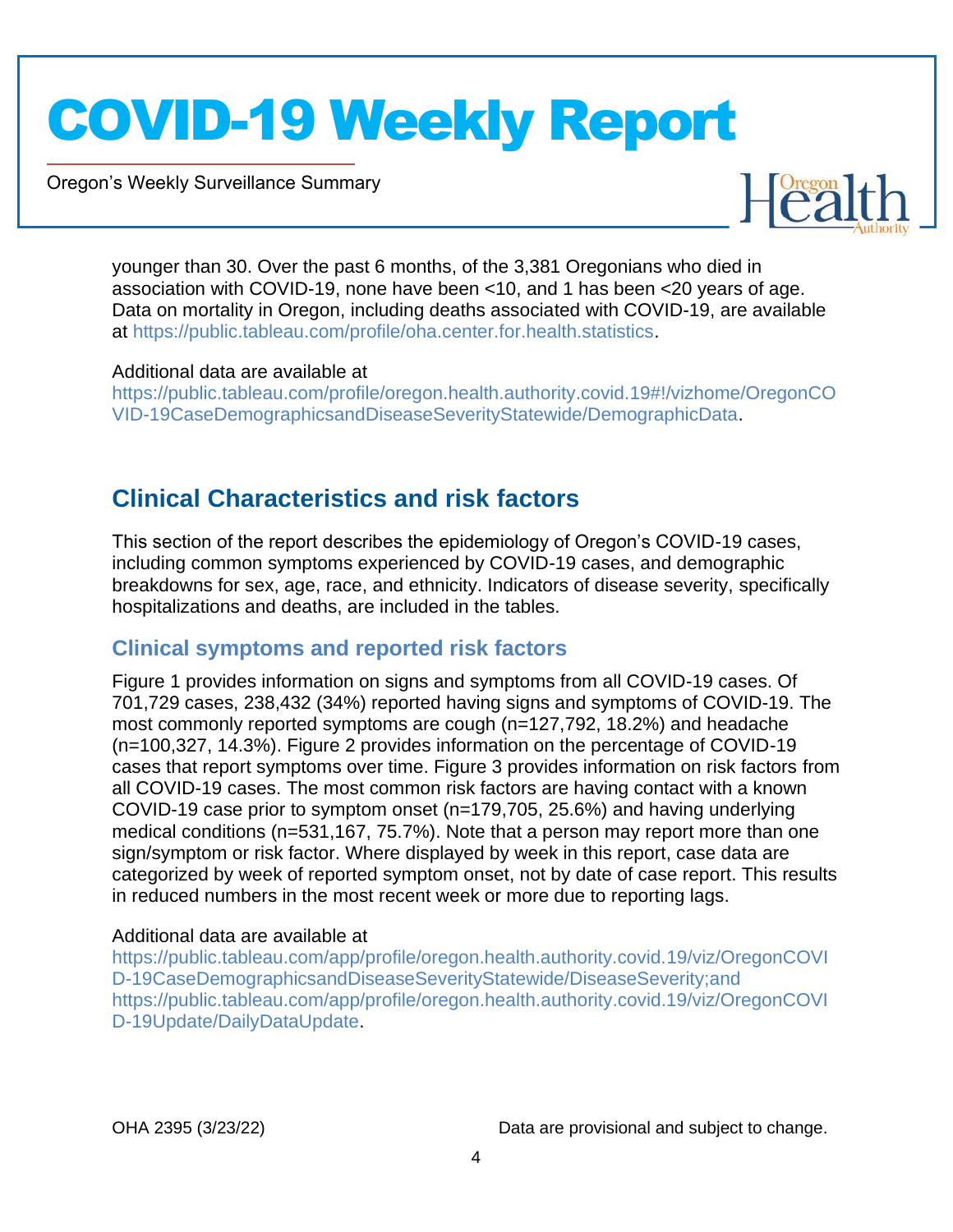Oregon's Weekly Surveillance Summary

Novel Coronavirus (COVID-19)



#### <span id="page-4-0"></span>**Figure 1. Reported signs and symptoms for all COVID-19 cases**

| Any symptoms-             |      | 34      |      | 61.5           |           | 4.5     |  |  |
|---------------------------|------|---------|------|----------------|-----------|---------|--|--|
| Cough-                    | 18.2 |         |      | 73.9           |           | 7.9     |  |  |
| Headache-                 | 14.3 |         |      | 78             |           | 7.7     |  |  |
| Aches-                    | 13.3 |         |      | 78             |           | 8.7     |  |  |
| Runny nose-               | 11.3 |         |      | 78.4           |           | 10.2    |  |  |
| Loss of smell-            | 10.9 |         |      | 76.6           |           | 12.5    |  |  |
| Fever-                    | 10.1 |         | 76   |                |           | 13.8    |  |  |
| Sore throat-              | 9.8  |         |      | 78.6           |           | 11.6    |  |  |
| Chills-                   | 9.3  |         |      | 79.8           |           | 11      |  |  |
| Shortness of Breath - 6.9 |      |         | 76.5 |                |           | 16.6    |  |  |
| Nausea - 5.2              |      |         | 80.1 |                |           |         |  |  |
| Diarrhea - 5              |      |         | 80   |                |           |         |  |  |
| Abdominal Pain 2.5        |      |         | 80.8 |                |           |         |  |  |
| Vomiting - 9              |      |         | 80.5 |                |           |         |  |  |
| Pneumonia -               |      |         | 79.4 |                |           | 19.5    |  |  |
| Abnormal X-Ray -. 9       |      |         | 83.8 |                |           | 15.3    |  |  |
| ARDS-4                    |      |         | 83.8 |                |           | 15.9    |  |  |
| Ventilator - 3            |      |         | 83.8 |                |           | 16      |  |  |
| 0                         |      | 200,000 |      | 400,000        |           | 600,000 |  |  |
|                           |      |         |      |                |           |         |  |  |
|                           |      |         | Yes  | <b>Unknown</b> | <b>No</b> |         |  |  |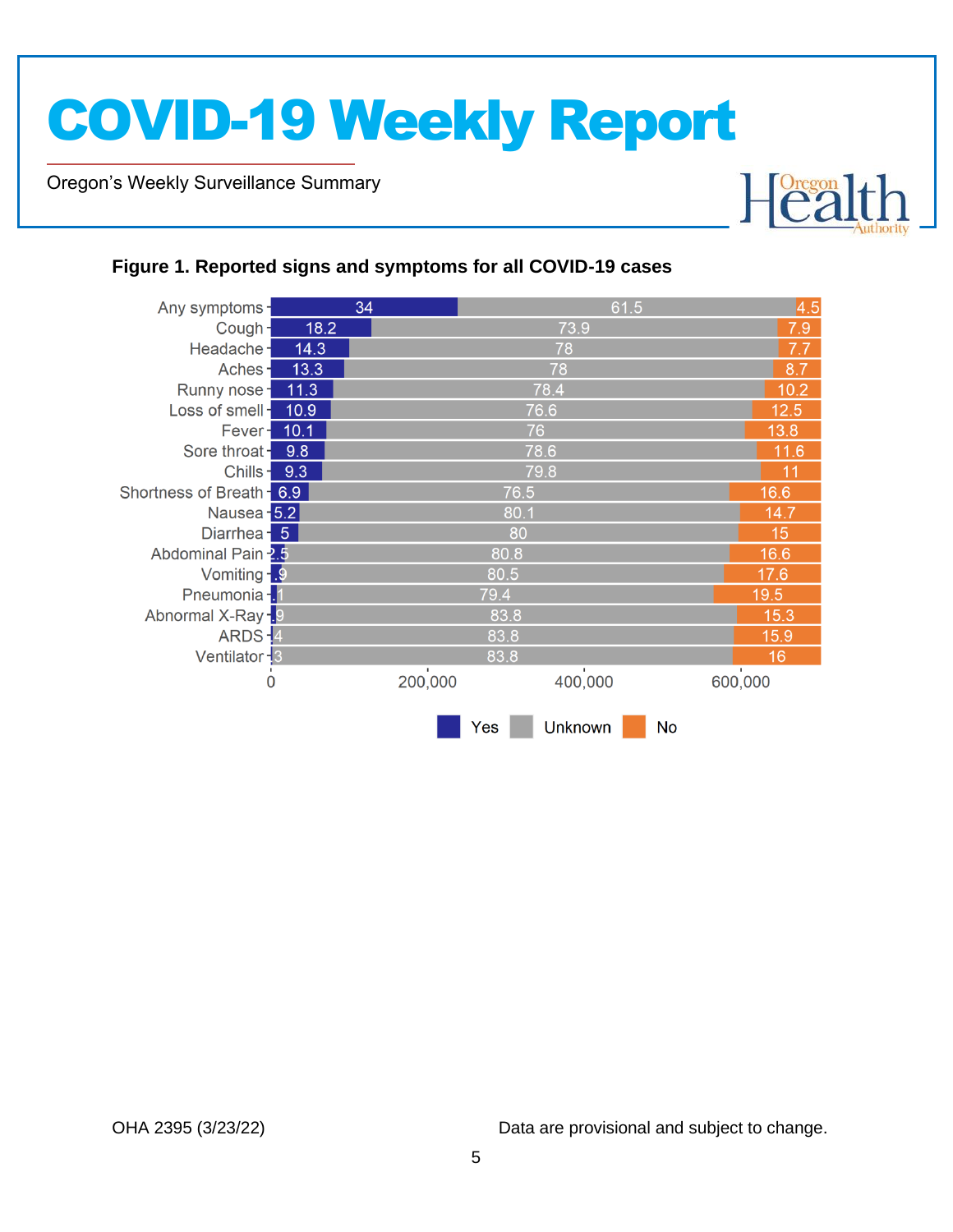

Oregon's Weekly Surveillance Summary

Novel Coronavirus (COVID-19)



<span id="page-5-0"></span>**Figure 2. Reported symptoms among all COVID-19 cases by week of onset**

OHA 2395 (3/23/22) Data are provisional and subject to change.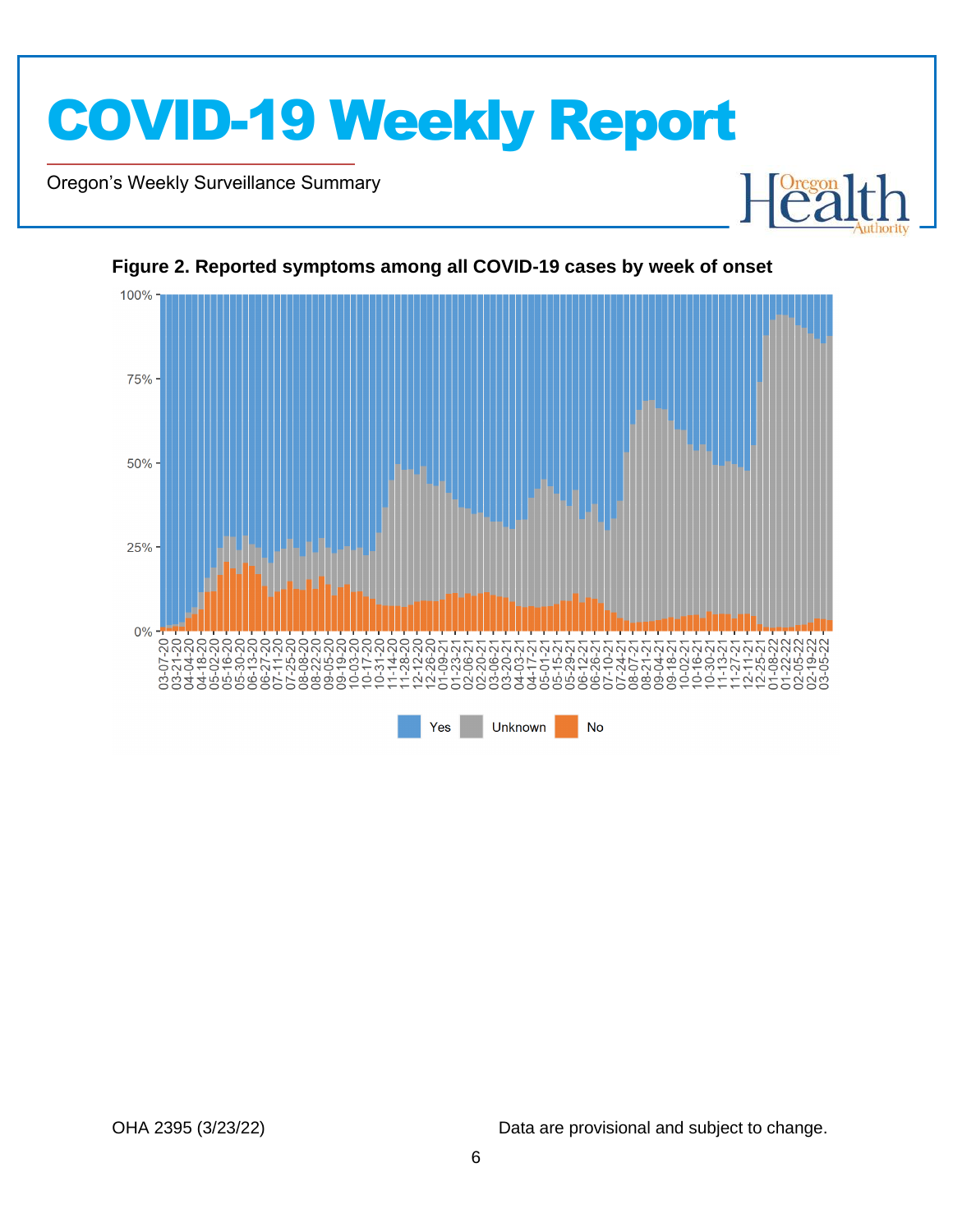Oregon's Weekly Surveillance Summary

Novel Coronavirus (COVID-19)



### <span id="page-6-0"></span>**Figure 3. Reported risk factors among all COVID-19 cases**

#### **Risk factor definitions:**

- Congregate living situations include, but are not limited to, long-term care facilities, group homes, prisons, and shelters. Data include people with confirmed cases who live or work in congregate living situations.
- Direct patient care is only asked if a case is a healthcare worker or volunteer. The denominator is the number of healthcare workers or volunteers.
- Underlying medical conditions include cardiovascular disease, chronic liver disease, chronic lung disease, chronic renal disease, current or former smoker, diabetes mellitus, immunocompromised condition, neurologic and neurodevelopmental conditions, obesity, or other chronic diseases.

**Dregon**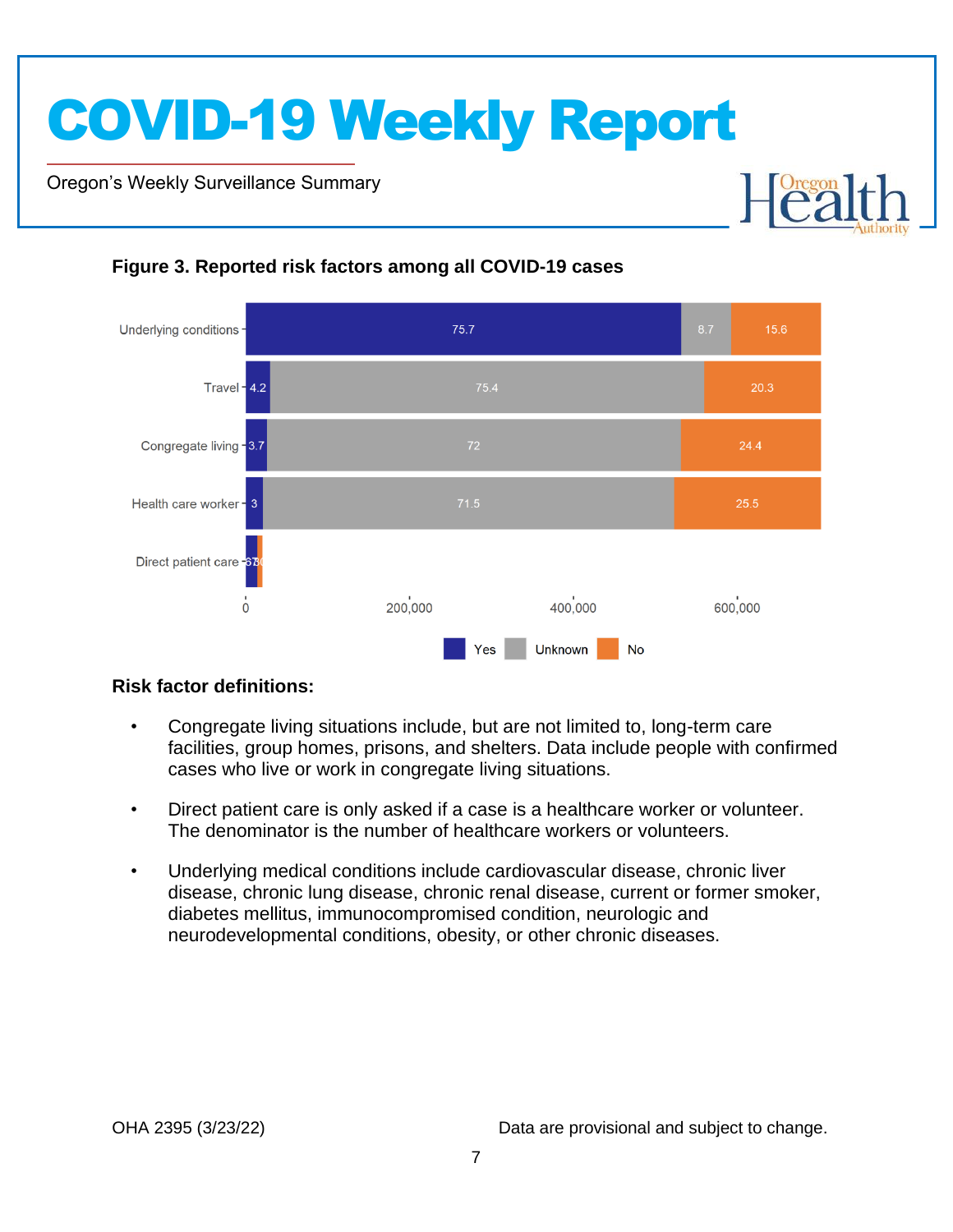Oregon's Weekly Surveillance Summary

# Healt

### <span id="page-7-0"></span>**Geography**

Novel Coronavirus (COVID-19)

The following figure shows case rates by county for the most recently completed MMWR week, which is currently March 13 to March 19, 2022. Cases are displayed using the date that the case became known to public health.

<span id="page-7-1"></span>**Figure 4. Case rates per 100,000 population, by county**

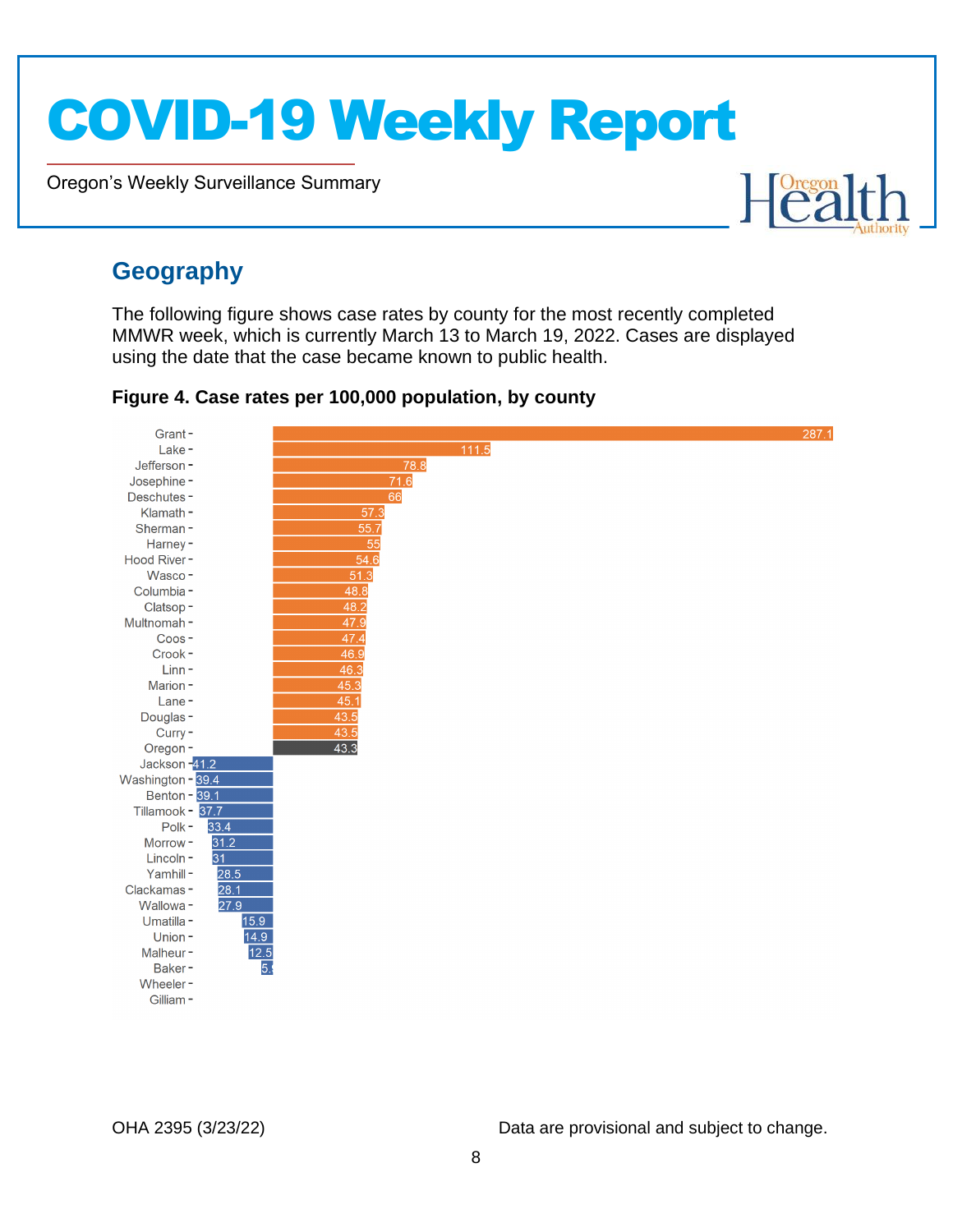Oregon's Weekly Surveillance Summary

Novel Coronavirus (COVID-19)



- 1. Counties that had case rates above the case rate for the state are displayed in orange. Counties that had case rates below the case rate for the state are displayed in blue.
- 2. Counties that had zero cases in the time period displayed appear on the list, but do not have a bar to display.
- 3. Additional data are available at [https://public.tableau.com/app/profile/oregon.health.authority.covid.19/viz/Oregon](https://public.tableau.com/app/profile/oregon.health.authority.covid.19/viz/OregonCOVID-19TestingandOutcomesbyCounty/OregonsCOVID-19TestingandOutcomesbyCounty) [COVID-19TestingandOutcomesbyCounty/OregonsCOVID-](https://public.tableau.com/app/profile/oregon.health.authority.covid.19/viz/OregonCOVID-19TestingandOutcomesbyCounty/OregonsCOVID-19TestingandOutcomesbyCounty)[19TestingandOutcomesbyCounty.](https://public.tableau.com/app/profile/oregon.health.authority.covid.19/viz/OregonCOVID-19TestingandOutcomesbyCounty/OregonsCOVID-19TestingandOutcomesbyCounty)

### <span id="page-8-0"></span>**Demographics**

The following tables and figures show the demographic characteristics for all COVID-19 cases. The tables show case counts, case rates, and indicators of severity by sex, age, race and ethnicity. The figures show cases over time, by week of onset, for sex, age, race, and ethnicity. Figure 4 displays case rates by county, in comparison to the case rate for all of Oregon.

### <span id="page-8-1"></span>**Sex**

<span id="page-8-2"></span>

| <b>Sex</b>       | <b>Cases</b> | % of total<br>cases | <b>Cases per</b><br>100,000 | <b>Hospitalized</b> | % Hospitalized | <b>Deaths</b> | Case<br>fatality |
|------------------|--------------|---------------------|-----------------------------|---------------------|----------------|---------------|------------------|
| Female           | 357,819      | 51.0                | 16,543.3                    | 13,381              | 3.7            | 3,086         | 0.9              |
| Male             | 323,511      | 46.1                | 15,367.8                    | 14,661              | 4.5            | 3,844         | 1.2              |
| Non-Binary       | 83           | 0.0                 |                             | $\mathbf 0$         | 0.0            | 0             | 0.0              |
| Not<br>Available | 20,316       | 2.9                 |                             | 186                 | 0.9            | 45            | 0.2              |
| Total            | 701,729      | 100.0               | 16,441.4                    | 28,228              | 4.0            | 6,975         | 1.0              |

1. Rates are calculated using population estimates from the 2020 Annual Population Report from Portland State University's College of Urban & Public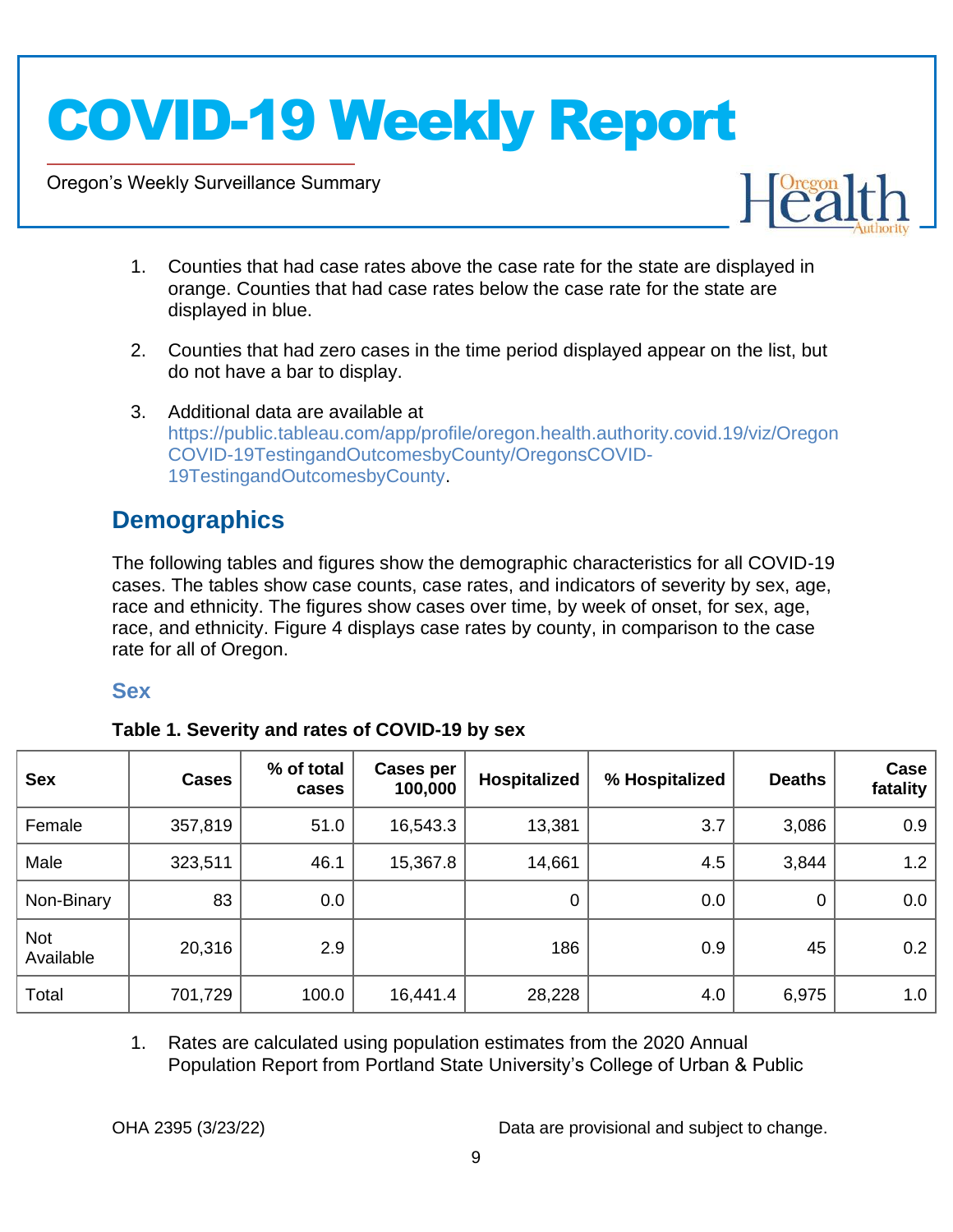Oregon's Weekly Surveillance Summary

Novel Coronavirus (COVID-19)



Affairs Population Research Center and 2019 housing and demographic data from the U.S. Census Bureau's American Community Survey (ACS).

2. Additional data are available at [https://public.tableau.com/app/profile/oregon.health.authority.covid.19/viz/Oregon](https://public.tableau.com/app/profile/oregon.health.authority.covid.19/viz/OregonCOVID-19CaseDemographicsandDiseaseSeverityStatewide/DemographicDataHosp?publish=yes) [COVID-](https://public.tableau.com/app/profile/oregon.health.authority.covid.19/viz/OregonCOVID-19CaseDemographicsandDiseaseSeverityStatewide/DemographicDataHosp?publish=yes)[19CaseDemographicsandDiseaseSeverityStatewide/DemographicDataHosp?pu](https://public.tableau.com/app/profile/oregon.health.authority.covid.19/viz/OregonCOVID-19CaseDemographicsandDiseaseSeverityStatewide/DemographicDataHosp?publish=yes) [blish=yes.](https://public.tableau.com/app/profile/oregon.health.authority.covid.19/viz/OregonCOVID-19CaseDemographicsandDiseaseSeverityStatewide/DemographicDataHosp?publish=yes)



<span id="page-9-0"></span>**Figure 5. Recent COVID-19 cases by sex and week of onset**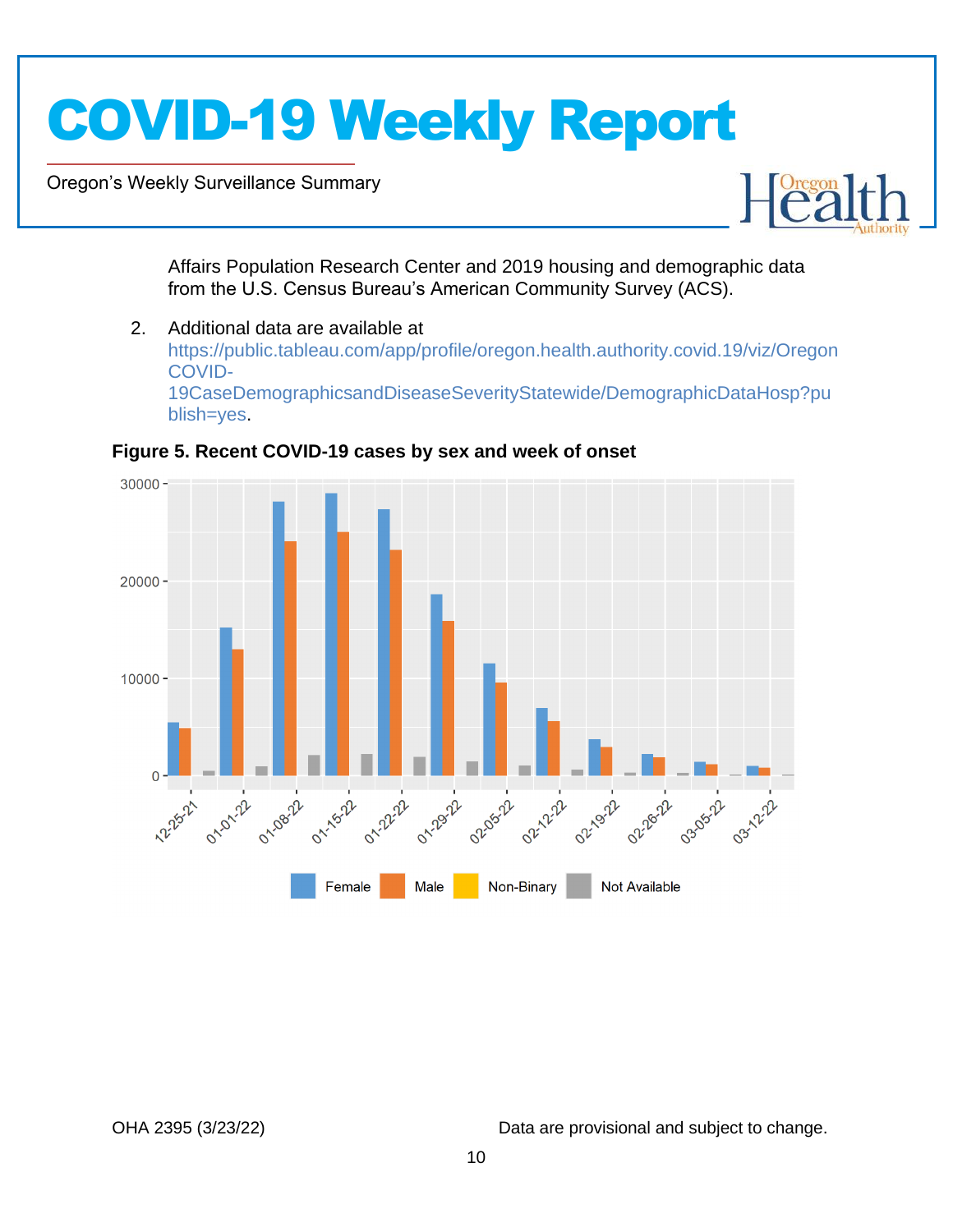Oregon's Weekly Surveillance Summary

Novel Coronavirus (COVID-19)



#### <span id="page-10-0"></span>**Figure 6. All COVID-19 cases by sex and week of onset**

OHA 2395 (3/23/22) Data are provisional and subject to change.

 $\mathbb{R}$ 

 $\begin{bmatrix} \text{Oregon} \\ \text{C2} \end{bmatrix}$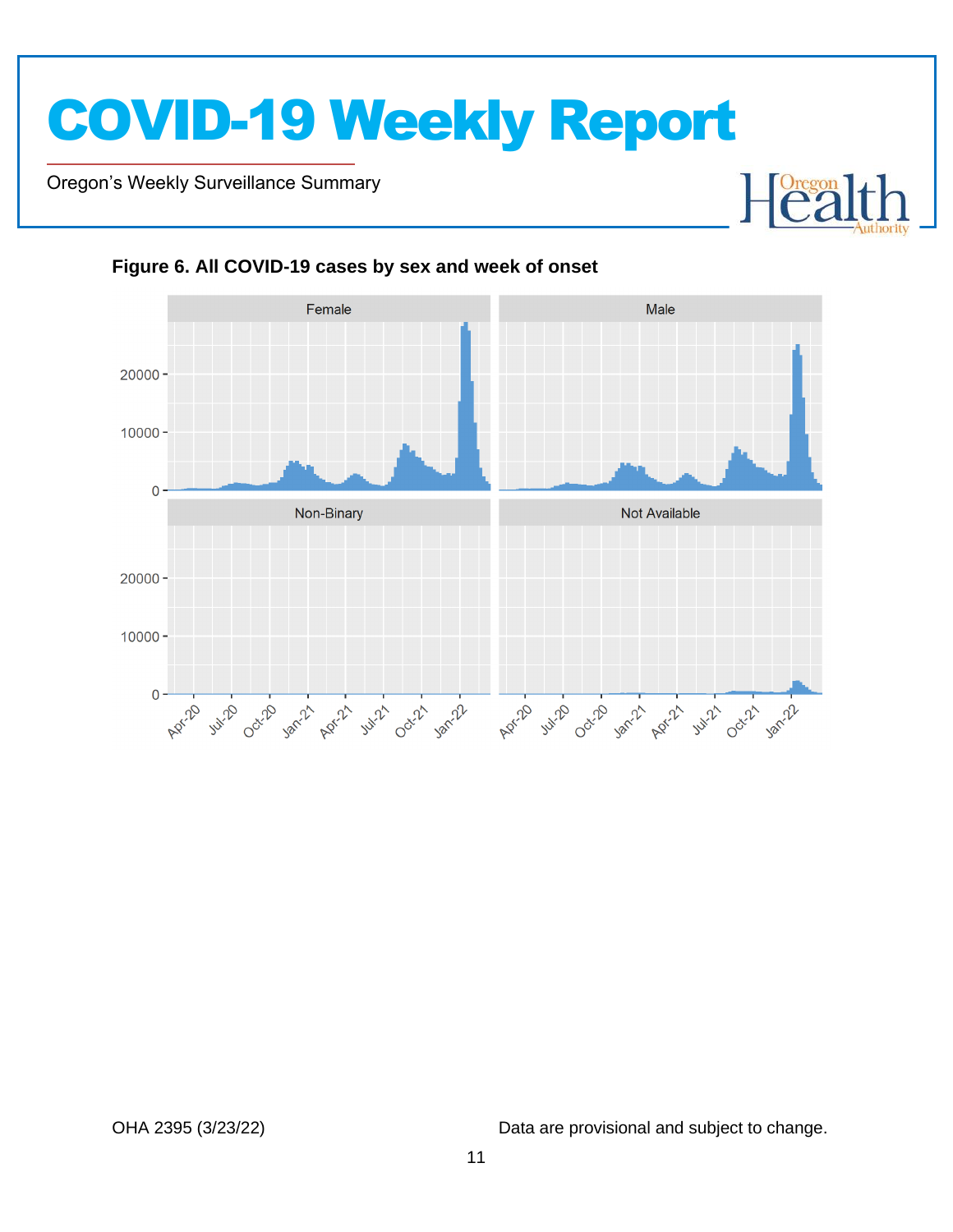Oregon's Weekly Surveillance Summary

Novel Coronavirus (COVID-19)

## Heal

### <span id="page-11-0"></span>**Age**

#### <span id="page-11-1"></span>**Table 2. Severity and rates of COVID-19 by age**

| Age<br>group     | <b>Cases</b> | % of total<br>cases | <b>Cases per</b><br>100,000 | Hospitalized | % Hospitalized | <b>Deaths</b>  | Case<br>fatality |
|------------------|--------------|---------------------|-----------------------------|--------------|----------------|----------------|------------------|
| $0 - 9$          | 63,604       | 9.1                 | 13,564.5                    | 438          | 0.7            | $\overline{2}$ | 0.0              |
| $10 - 19$        | 84,615       | 12.1                | 16,767.7                    | 477          | 0.6            | 4              | 0.0              |
| 20-29            | 133,512      | 19.0                | 24,244.3                    | 1,711        | 1.3            | 35             | 0.0              |
| 30-39            | 123,029      | 17.5                | 20,754.9                    | 2,278        | 1.9            | 115            | 0.1              |
| 40-49            | 101,870      | 14.5                | 18,880.3                    | 2,877        | 2.8            | 281            | 0.3              |
| 50-59            | 81,915       | 11.7                | 15,344.9                    | 4,195        | 5.1            | 648            | 0.8              |
| 60-69            | 58,241       | 8.3                 | 10,633.9                    | 5,767        | 9.9            | 1,303          | 2.2              |
| 70-79            | 33,442       | 4.8                 | 9,504.5                     | 5,619        | 16.8           | 1,726          | 5.2              |
| $80+$            | 19,947       | 2.8                 | 11,197.8                    | 4,856        | 24.3           | 2,860          | 14.3             |
| Not<br>Available | 1,554        | 0.2                 |                             | 10           | 0.6            | 1              | 0.1              |
| Total            | 701,729      | 100.0               | 16,441.4                    | 28,228       | 4.0            | 6,975          | 1.0              |

- 1. Rates are calculated using population estimates from the 2020 Annual Population Report from Portland State University's College of Urban & Public Affairs Population Research Center and 2019 housing and demographic data from the U.S. Census Bureau's American Community Survey (ACS).
- 2. Additional data are available at [https://public.tableau.com/app/profile/oregon.health.authority.covid.19/viz/Oregon](https://public.tableau.com/app/profile/oregon.health.authority.covid.19/viz/OregonCOVID-19CaseDemographicsandDiseaseSeverityStatewide/DemographicDataHosp?publish=yes) [COVID-](https://public.tableau.com/app/profile/oregon.health.authority.covid.19/viz/OregonCOVID-19CaseDemographicsandDiseaseSeverityStatewide/DemographicDataHosp?publish=yes)[19CaseDemographicsandDiseaseSeverityStatewide/DemographicDataHosp?pu](https://public.tableau.com/app/profile/oregon.health.authority.covid.19/viz/OregonCOVID-19CaseDemographicsandDiseaseSeverityStatewide/DemographicDataHosp?publish=yes) [blish=yes;](https://public.tableau.com/app/profile/oregon.health.authority.covid.19/viz/OregonCOVID-19CaseDemographicsandDiseaseSeverityStatewide/DemographicDataHosp?publish=yes) and [https://public.tableau.com/app/profile/oregon.health.authority.covid.19/viz/Oregon](https://public.tableau.com/app/profile/oregon.health.authority.covid.19/viz/OregonCOVID-19CaseDemographicsandDiseaseSeverityStatewide/SeverityTrends) [COVID-19CaseDemographicsandDiseaseSeverityStatewide/SeverityTrends.](https://public.tableau.com/app/profile/oregon.health.authority.covid.19/viz/OregonCOVID-19CaseDemographicsandDiseaseSeverityStatewide/SeverityTrends)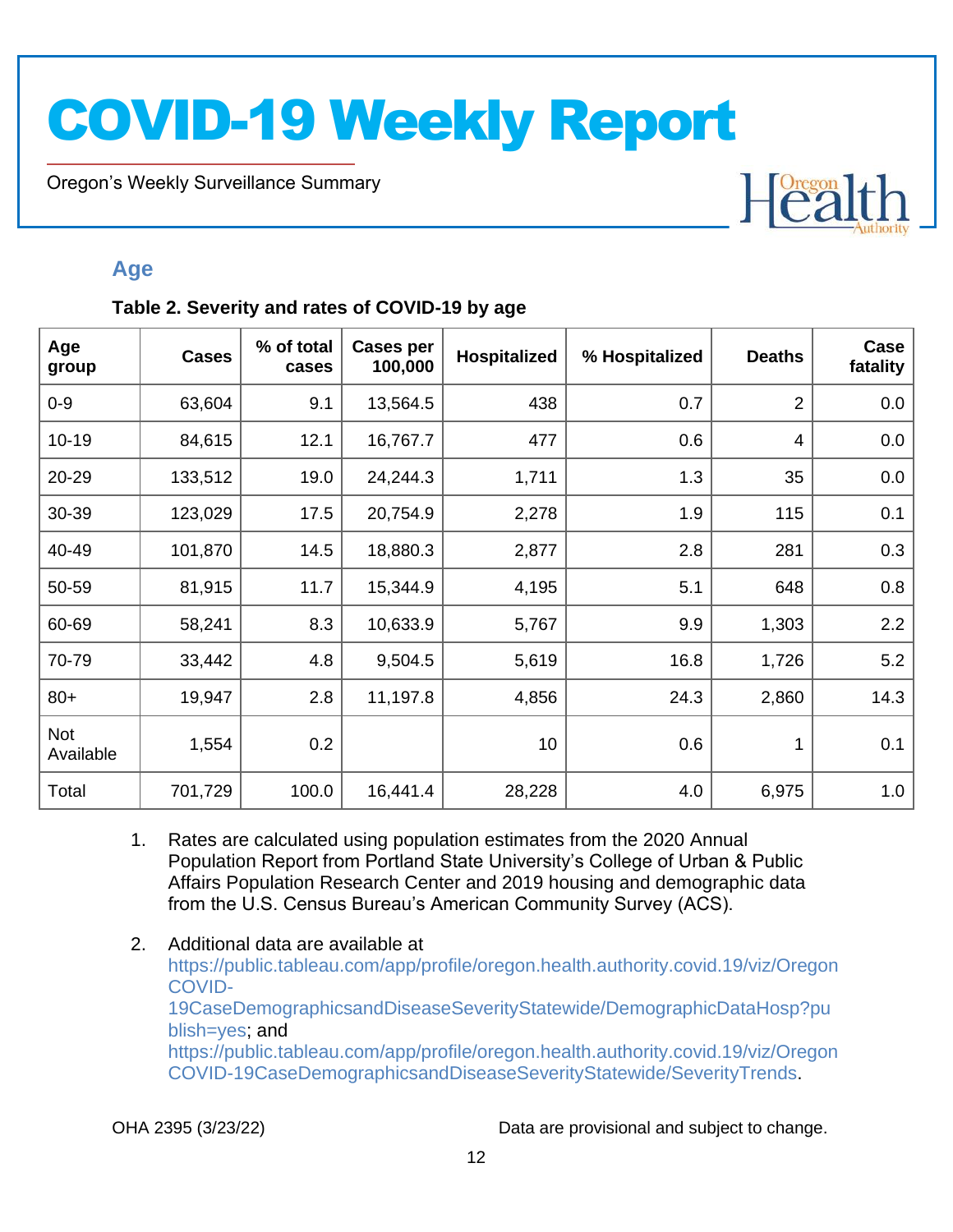Oregon's Weekly Surveillance Summary

Novel Coronavirus (COVID-19)



#### <span id="page-12-0"></span>**Figure 7. Recent COVID-19 cases by age and week of onset**

OHA 2395 (3/23/22) Data are provisional and subject to change.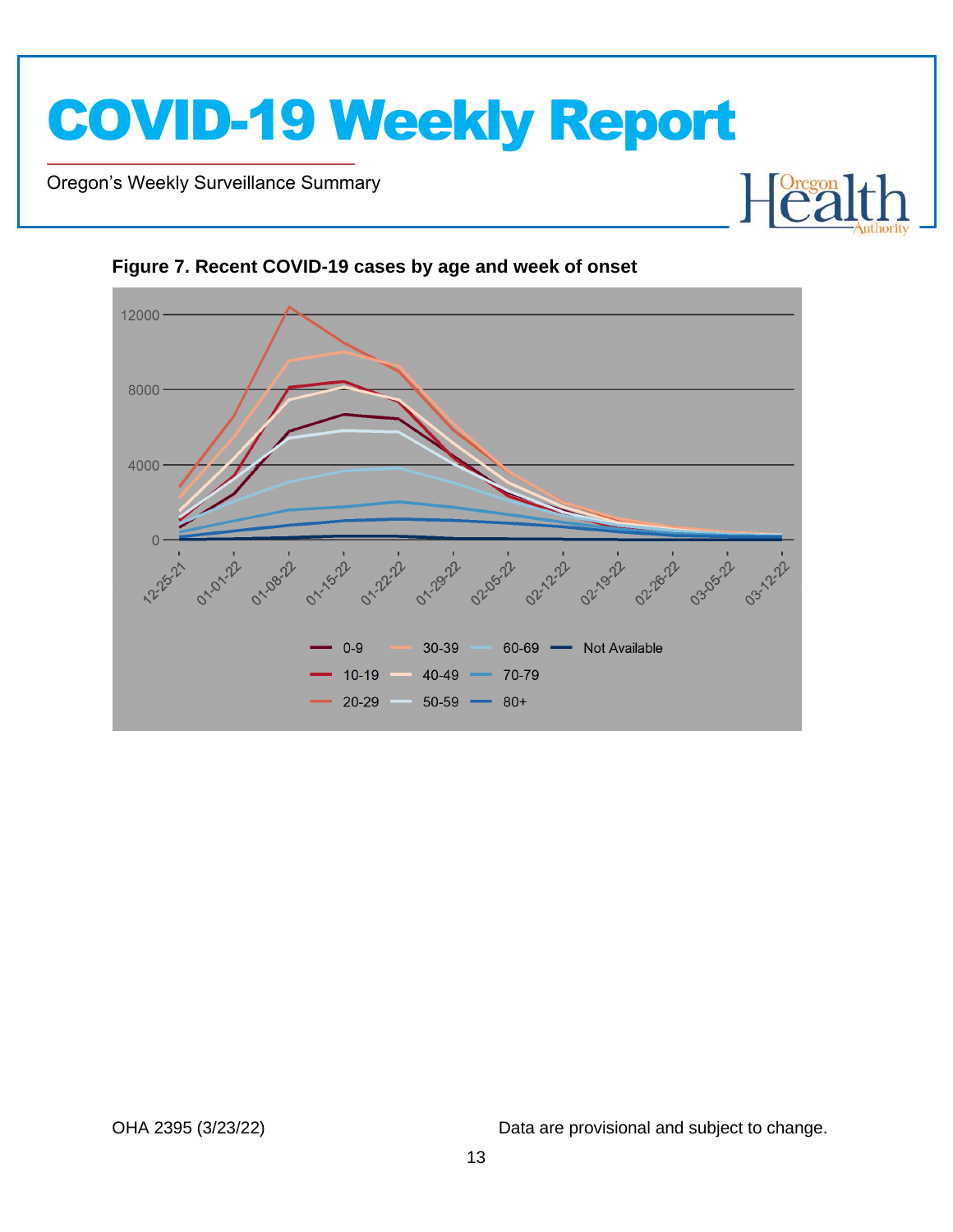Oregon's Weekly Surveillance Summary

Novel Coronavirus (COVID-19)



#### <span id="page-13-0"></span>**Figure 8. All COVID-19 cases (counts) by age and week of onset**

OHA 2395 (3/23/22) Data are provisional and subject to change.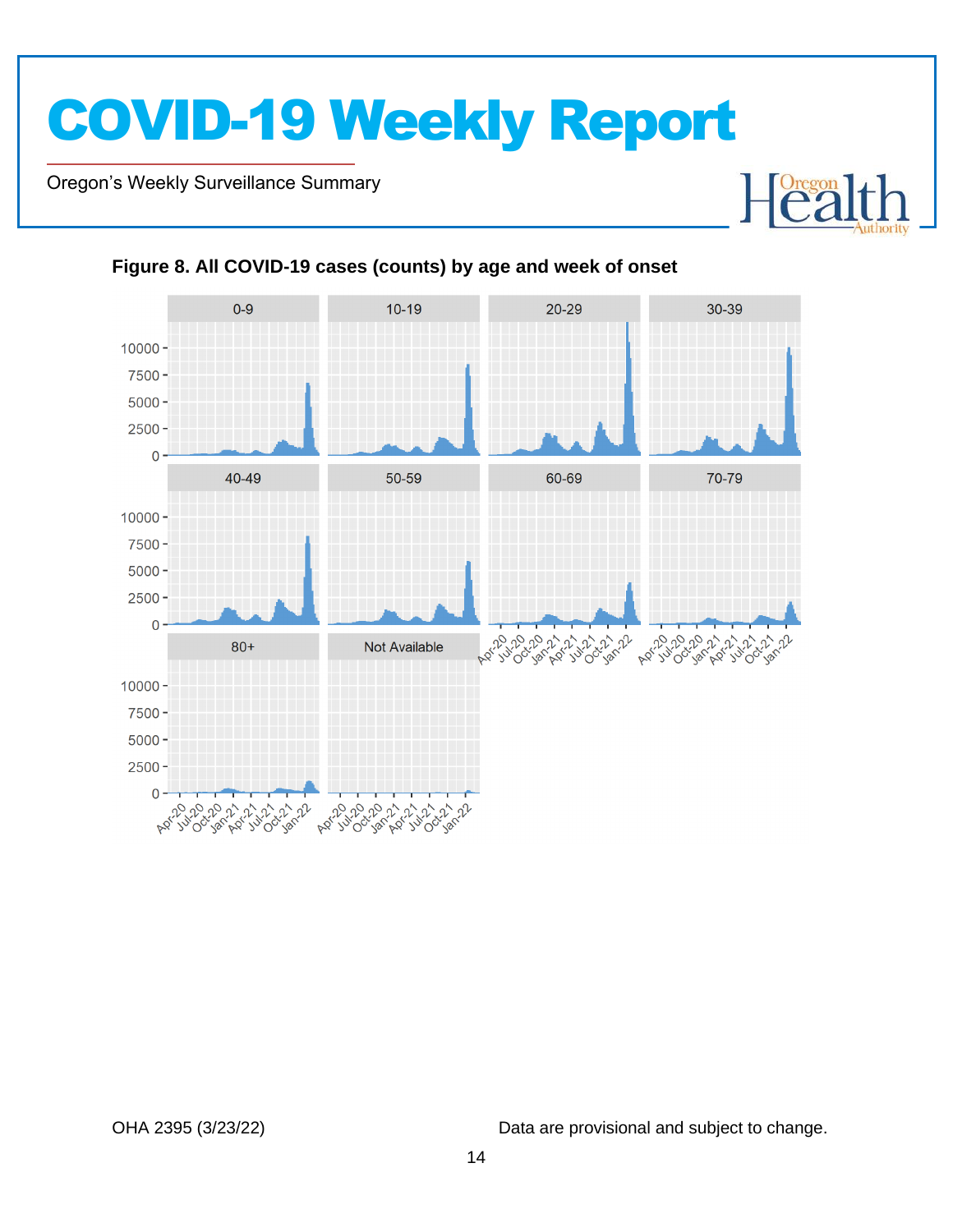Oregon's Weekly Surveillance Summary

Novel Coronavirus (COVID-19)



<span id="page-14-0"></span>**Figure 9. All COVID-19 cases (case rate per 100,000) by age and week of onset**

OHA 2395 (3/23/22) Data are provisional and subject to change.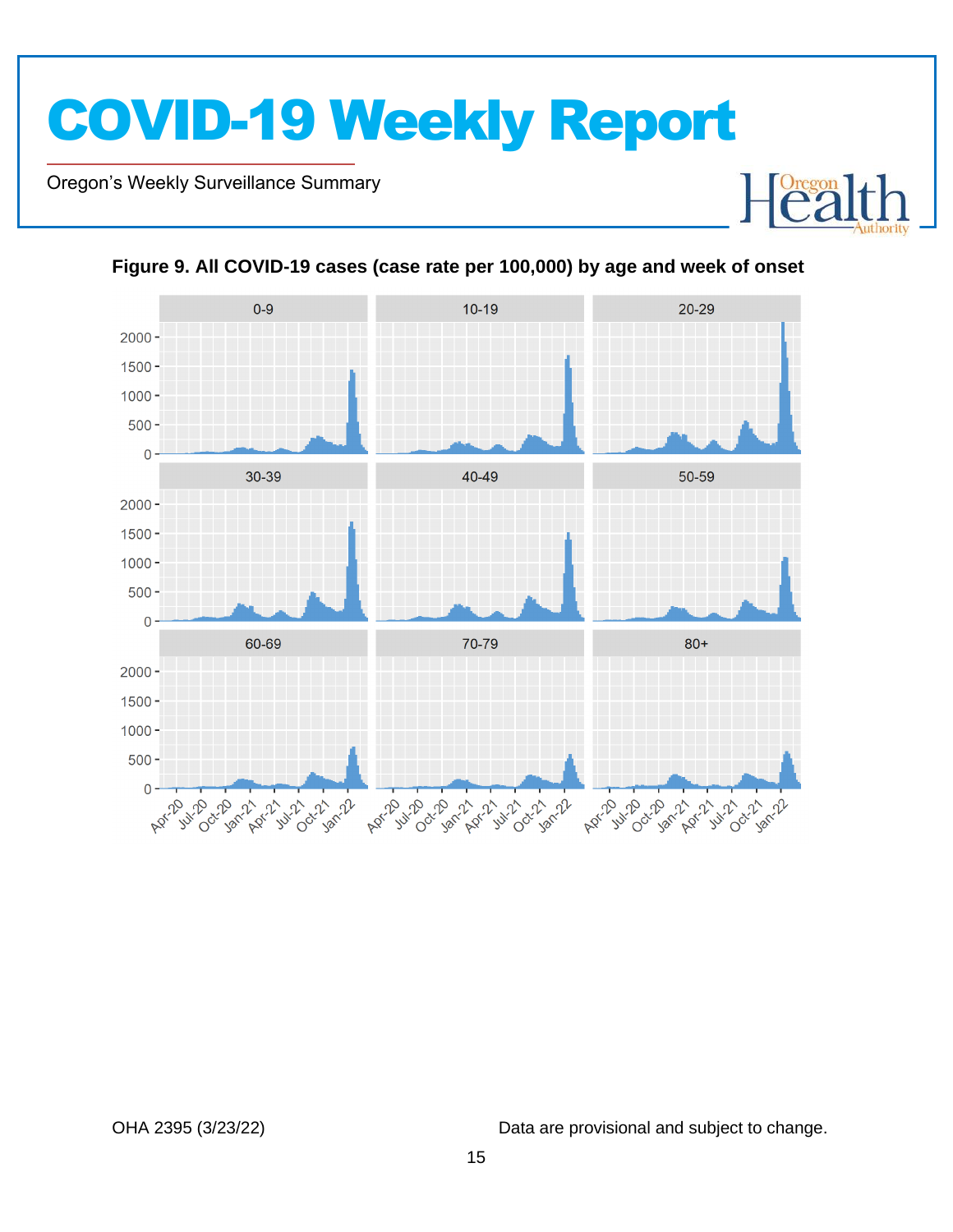Oregon's Weekly Surveillance Summary

### Heal

### <span id="page-15-0"></span>**Race**

Novel Coronavirus (COVID-19)

#### <span id="page-15-1"></span>**Table 3. Severity and rates of COVID-19 by race**

| Race                                       | <b>Cases</b> | % of total<br>cases | Cases per<br>100,000 | Hospitalized | % Hospitalized | <b>Deaths</b> | Case<br>fatality |
|--------------------------------------------|--------------|---------------------|----------------------|--------------|----------------|---------------|------------------|
| $> 1$ race                                 | 7,745        | 1.1                 | 3,778.2              | 353          | 4.6            | 78            | 1.0              |
| American<br>Indian/Alaska<br><b>Native</b> | 10,501       | 1.5                 | 21,142.0             | 563          | 5.4            | 117           | 1.1              |
| Asian                                      | 17,708       | 2.5                 | 9,488.5              | 655          | 3.7            | 120           | 0.7              |
| <b>Black</b>                               | 15,497       | 2.2                 | 19,058.5             | 892          | 5.8            | 118           | 0.8              |
| Not Available                              | 201,966      | 28.8                |                      | 3,581        | 1.8            | 1,426         | 0.7              |
| Other                                      | 86,225       | 12.3                |                      | 3,232        | 3.7            | 470           | 0.5              |
| Pacific Islander                           | 2,634        | 0.4                 | 15,330.4             | 223          | 8.5            | 29            | 1.1              |
| White                                      | 359,453      | 51.2                | 9,991.9              | 18,729       | 5.2            | 4,617         | 1.3              |
| Total                                      | 701,729      | 100.0               | 16,441.4             | 28,228       | 4.0            | 6,975         | 1.0              |

- 1. During the case investigation, people are asked to self-report their race, ethnicity, tribal affiliation, country of origin, or ancestry.
- 2. Rates are calculated using population estimates from the 2020 Annual Population Report from Portland State University's College of Urban & Public Affairs Population Research Center and 2019 housing and demographic data from the U.S. Census Bureau's American Community Survey (ACS).
- 3. Persons for which race information was not available were not included in these estimates. The number of persons with race data unavailable can be found in Table 3.
- 4. 59,789 (69.3%) of the 86,225 persons who identify as "Other" race also selfidentify as Hispanic or Latino.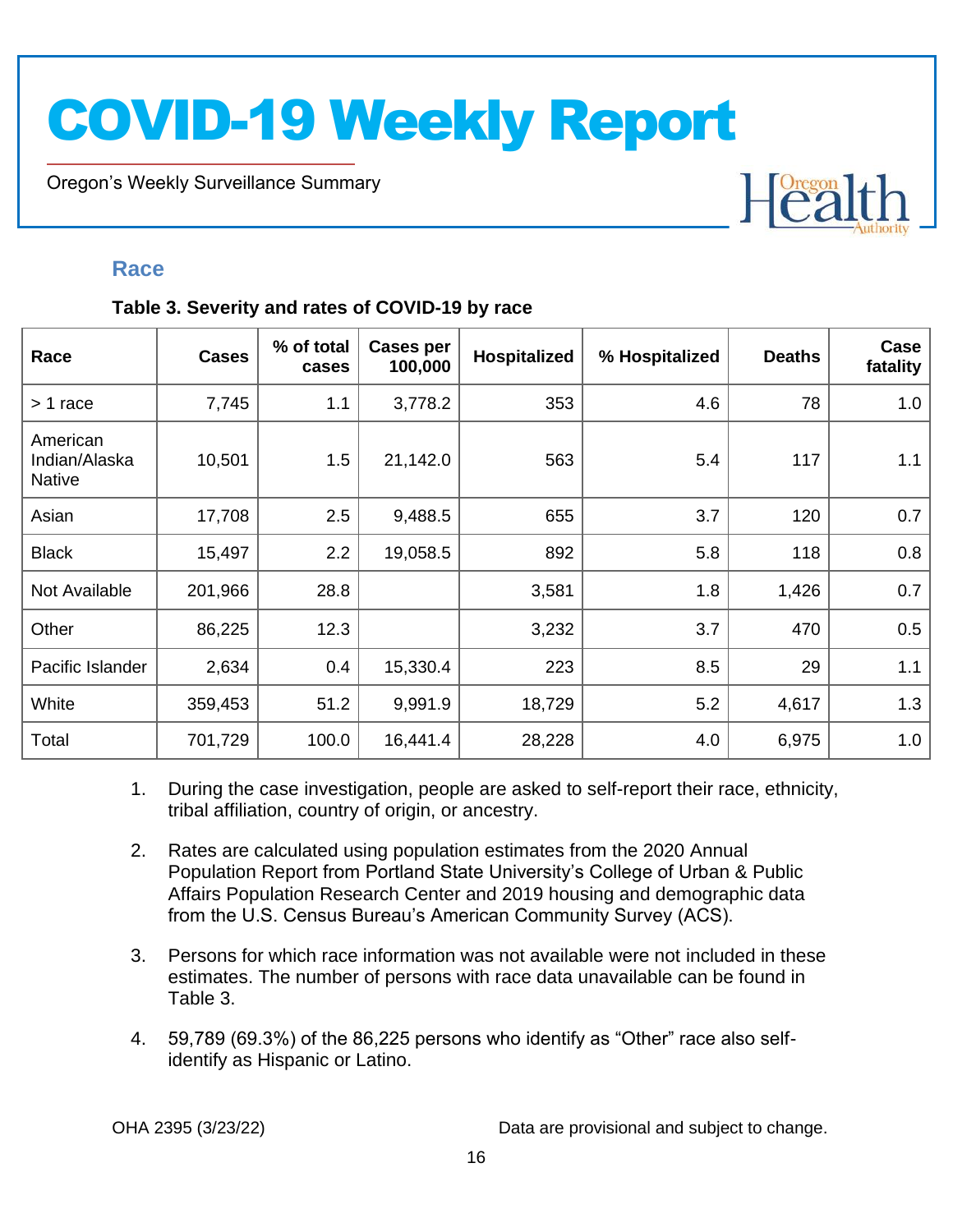Oregon's Weekly Surveillance Summary

Novel Coronavirus (COVID-19)



#### 5. Additional data are available at

[https://public.tableau.com/app/profile/oregon.health.authority.covid.19/viz/Oregon](https://public.tableau.com/app/profile/oregon.health.authority.covid.19/viz/OregonCOVID-19CaseDemographicsandDiseaseSeverityStatewide/DemographicDataHosp?publish=yes) [COVID-](https://public.tableau.com/app/profile/oregon.health.authority.covid.19/viz/OregonCOVID-19CaseDemographicsandDiseaseSeverityStatewide/DemographicDataHosp?publish=yes)[19CaseDemographicsandDiseaseSeverityStatewide/DemographicDataHosp?pu](https://public.tableau.com/app/profile/oregon.health.authority.covid.19/viz/OregonCOVID-19CaseDemographicsandDiseaseSeverityStatewide/DemographicDataHosp?publish=yes) [blish=yes;](https://public.tableau.com/app/profile/oregon.health.authority.covid.19/viz/OregonCOVID-19CaseDemographicsandDiseaseSeverityStatewide/DemographicDataHosp?publish=yes) and [https://public.tableau.com/app/profile/oregon.health.authority.covid.19/viz/Oregon](https://public.tableau.com/app/profile/oregon.health.authority.covid.19/viz/OregonCOVID-19CaseDemographicsandDiseaseSeverityStatewide/SeverityTrends) [COVID-19CaseDemographicsandDiseaseSeverityStatewide/SeverityTrends.](https://public.tableau.com/app/profile/oregon.health.authority.covid.19/viz/OregonCOVID-19CaseDemographicsandDiseaseSeverityStatewide/SeverityTrends)



#### <span id="page-16-0"></span>**Figure 10. Recent COVID-19 cases by race and week of onset**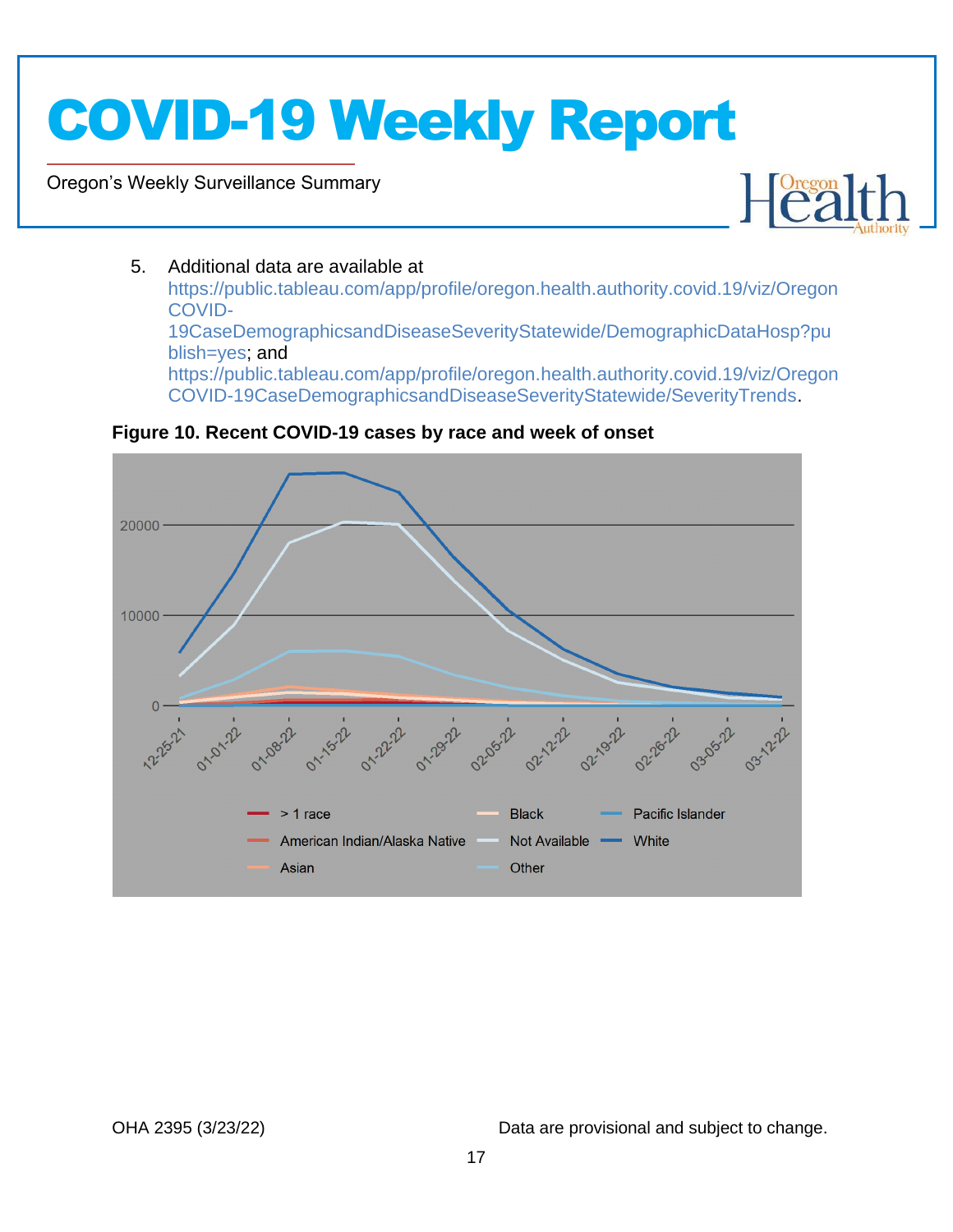Oregon's Weekly Surveillance Summary

Novel Coronavirus (COVID-19)



#### <span id="page-17-0"></span>**Figure 11. All COVID-19 cases (counts) by race and week of onset**

OHA 2395 (3/23/22) Data are provisional and subject to change.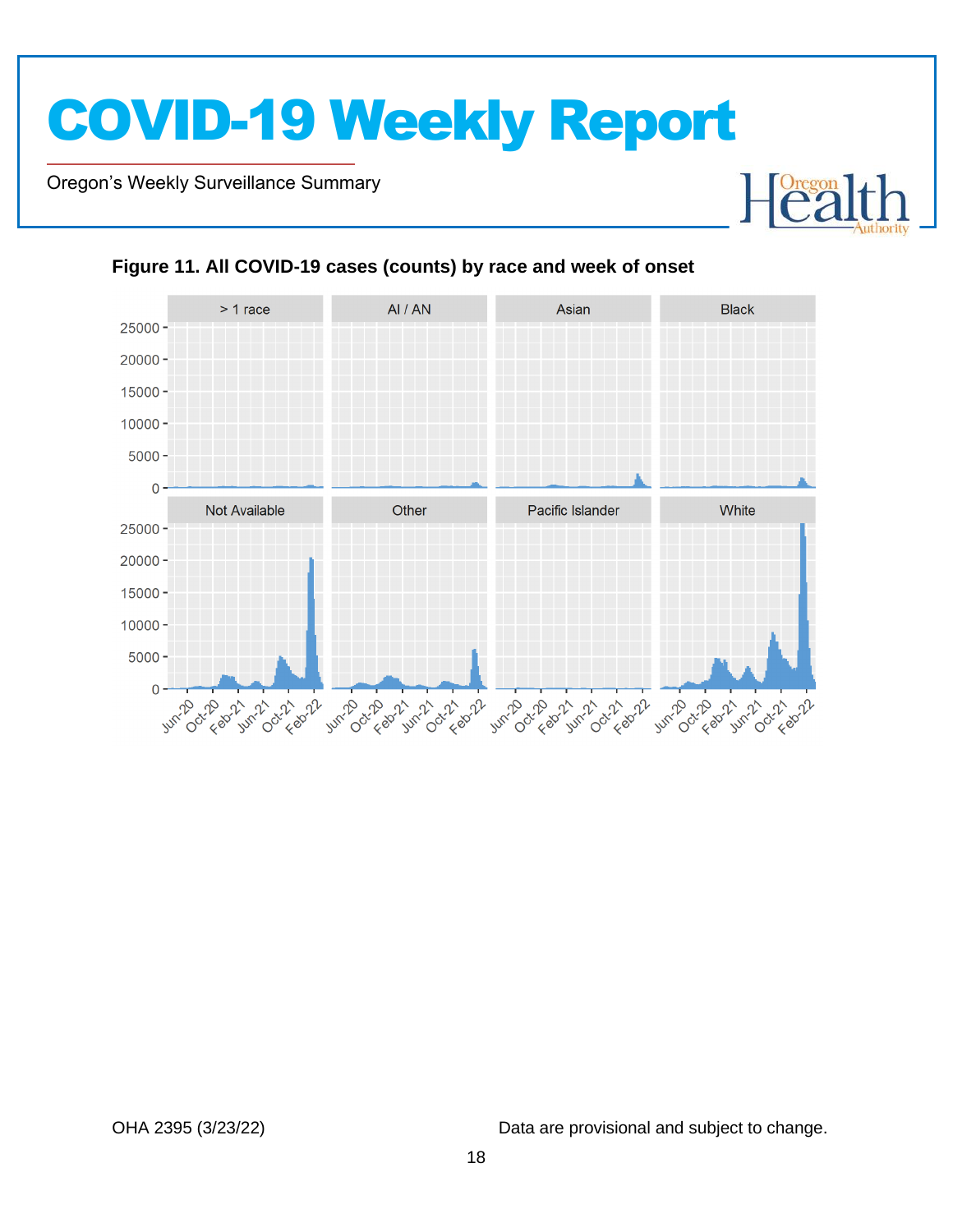Oregon's Weekly Surveillance Summary

Novel Coronavirus (COVID-19)





<span id="page-18-0"></span>**Figure 12. All COVID-19 cases (case rates per 100,000) by race and week of onset**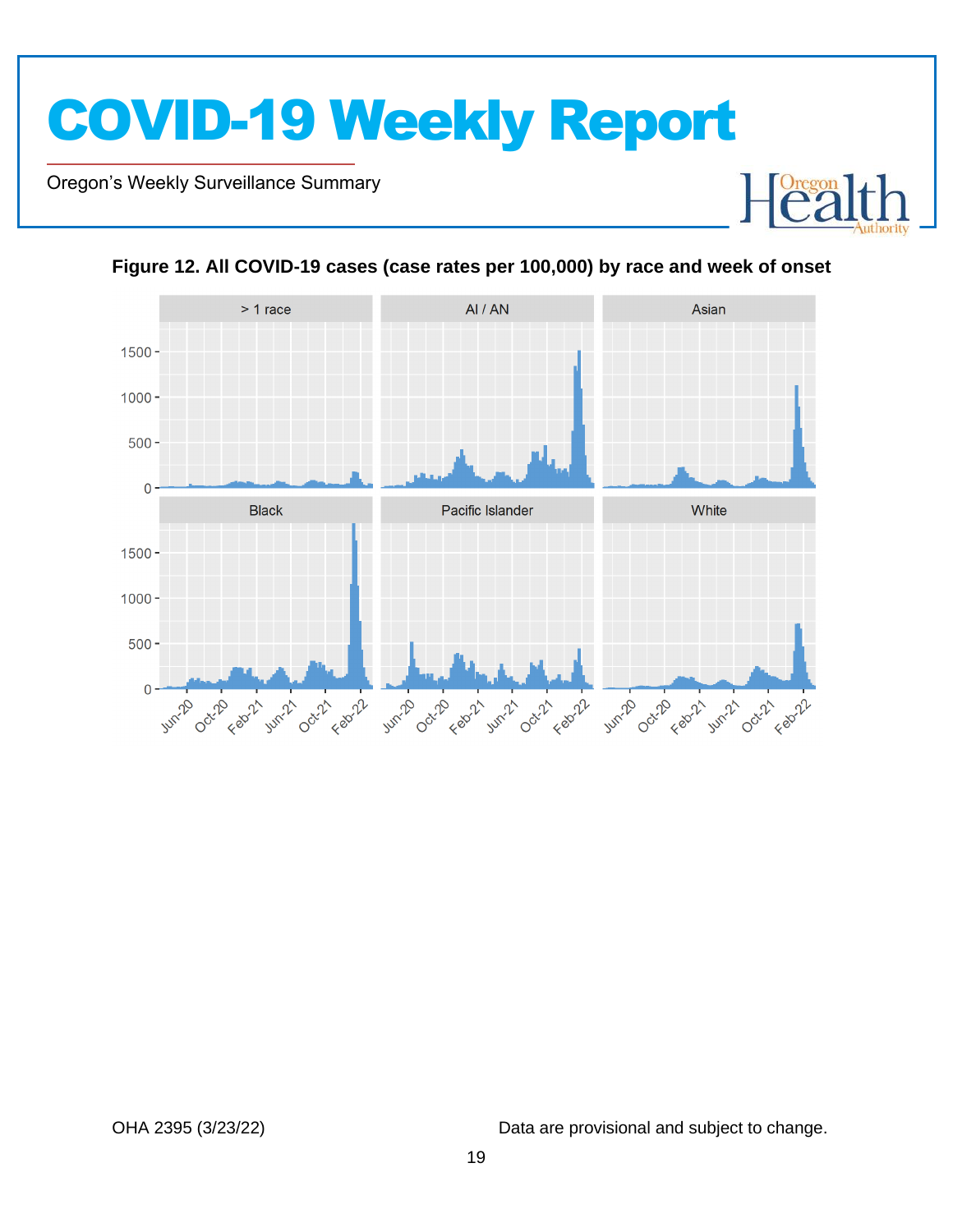Oregon's Weekly Surveillance Summary

### <span id="page-19-0"></span>**Ethnicity**

Novel Coronavirus (COVID-19)

#### <span id="page-19-1"></span>**Table 4. Severity and rates of COVID-19 by ethnicity**

| <b>Ethnicity</b>       | <b>Cases</b> | % of total<br>cases | Cases per<br>100,000 | Hospitalized | % Hospitalized | <b>Deaths</b> | Case<br>fatality rate |
|------------------------|--------------|---------------------|----------------------|--------------|----------------|---------------|-----------------------|
| Hispanic               | 95,811       | 13.7                | 17,268.0             | 3,275        | 3.4            | 404           | 0.4                   |
| <b>Not</b><br>Hispanic | 345,240      | 49.2                | 9,297.6              | 17,899       | 5.2            | 4,269         | 1.2                   |
| Unknown                | 260,678      | 37.1                |                      | 7,054        | 2.7            | 2,302         | 0.9                   |
| Total                  | 701,729      | 100.0               | 16,441.4             | 28,228       | 4.0            | 6,975         | 1.0                   |

- 1. Rates are calculated using population estimates from the 2020 Annual Population Report from Portland State University's College of Urban & Public Affairs Population Research Center and 2019 housing and demographic data from the U.S. Census Bureau's American Community Survey (ACS).
- 2. Additional data are available at [https://public.tableau.com/app/profile/oregon.health.authority.covid.19/viz/Oregon](https://public.tableau.com/app/profile/oregon.health.authority.covid.19/viz/OregonCOVID-19CaseDemographicsandDiseaseSeverityStatewide/DemographicDataHosp?publish=yes) [COVID-](https://public.tableau.com/app/profile/oregon.health.authority.covid.19/viz/OregonCOVID-19CaseDemographicsandDiseaseSeverityStatewide/DemographicDataHosp?publish=yes)[19CaseDemographicsandDiseaseSeverityStatewide/DemographicDataHosp?pu](https://public.tableau.com/app/profile/oregon.health.authority.covid.19/viz/OregonCOVID-19CaseDemographicsandDiseaseSeverityStatewide/DemographicDataHosp?publish=yes) [blish=yes;](https://public.tableau.com/app/profile/oregon.health.authority.covid.19/viz/OregonCOVID-19CaseDemographicsandDiseaseSeverityStatewide/DemographicDataHosp?publish=yes) and [https://public.tableau.com/app/profile/oregon.health.authority.covid.19/viz/Oregon](https://public.tableau.com/app/profile/oregon.health.authority.covid.19/viz/OregonCOVID-19CaseDemographicsandDiseaseSeverityStatewide/SeverityTrends) [COVID-19CaseDemographicsandDiseaseSeverityStatewide/SeverityTrends.](https://public.tableau.com/app/profile/oregon.health.authority.covid.19/viz/OregonCOVID-19CaseDemographicsandDiseaseSeverityStatewide/SeverityTrends)

OHA 2395 (3/23/22) Data are provisional and subject to change.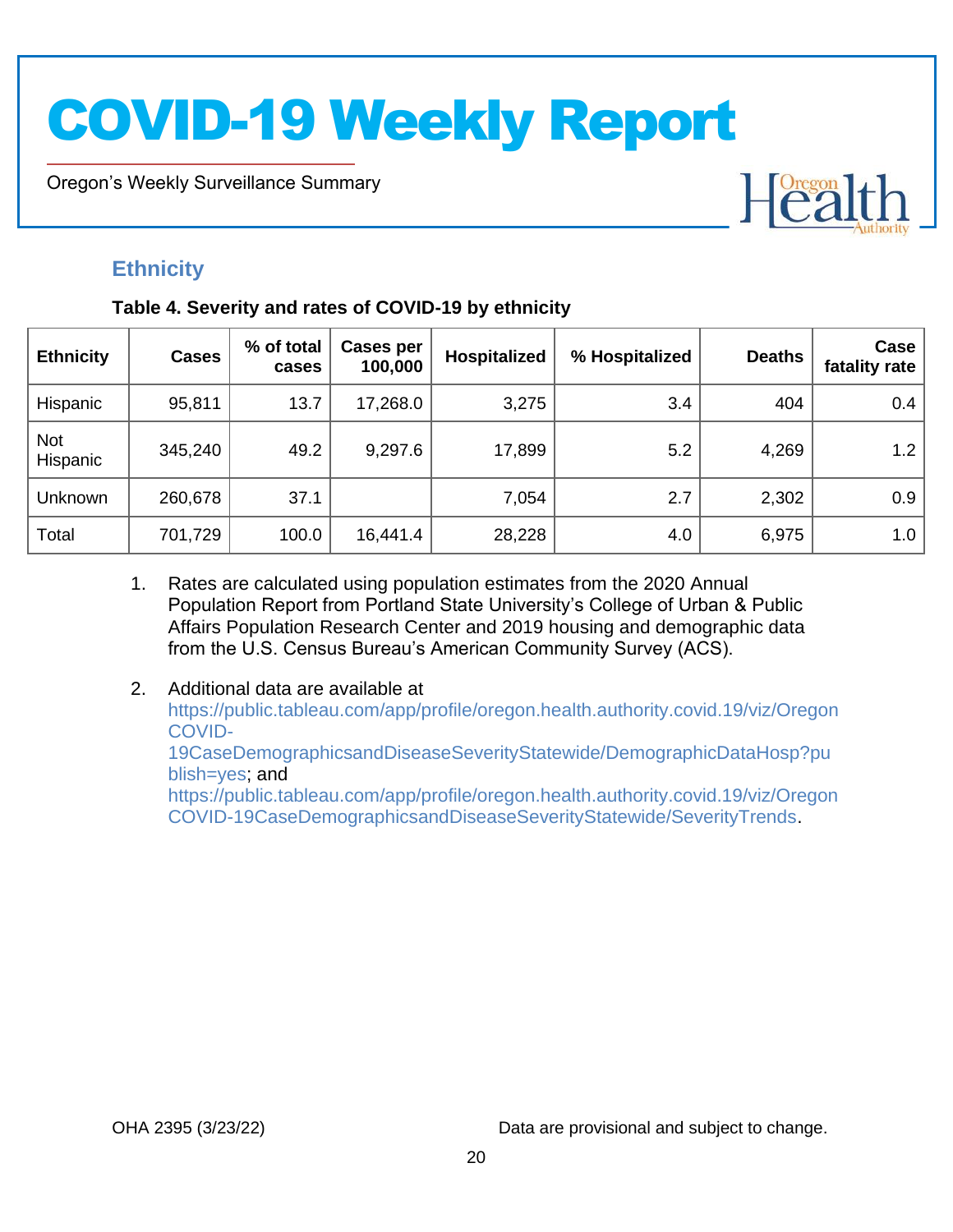

Oregon's Weekly Surveillance Summary

Novel Coronavirus (COVID-19)



### <span id="page-20-0"></span>**Figure 13. Recent COVID-19 cases by ethnicity and week of onset**

OHA 2395 (3/23/22) Data are provisional and subject to change.

Dregon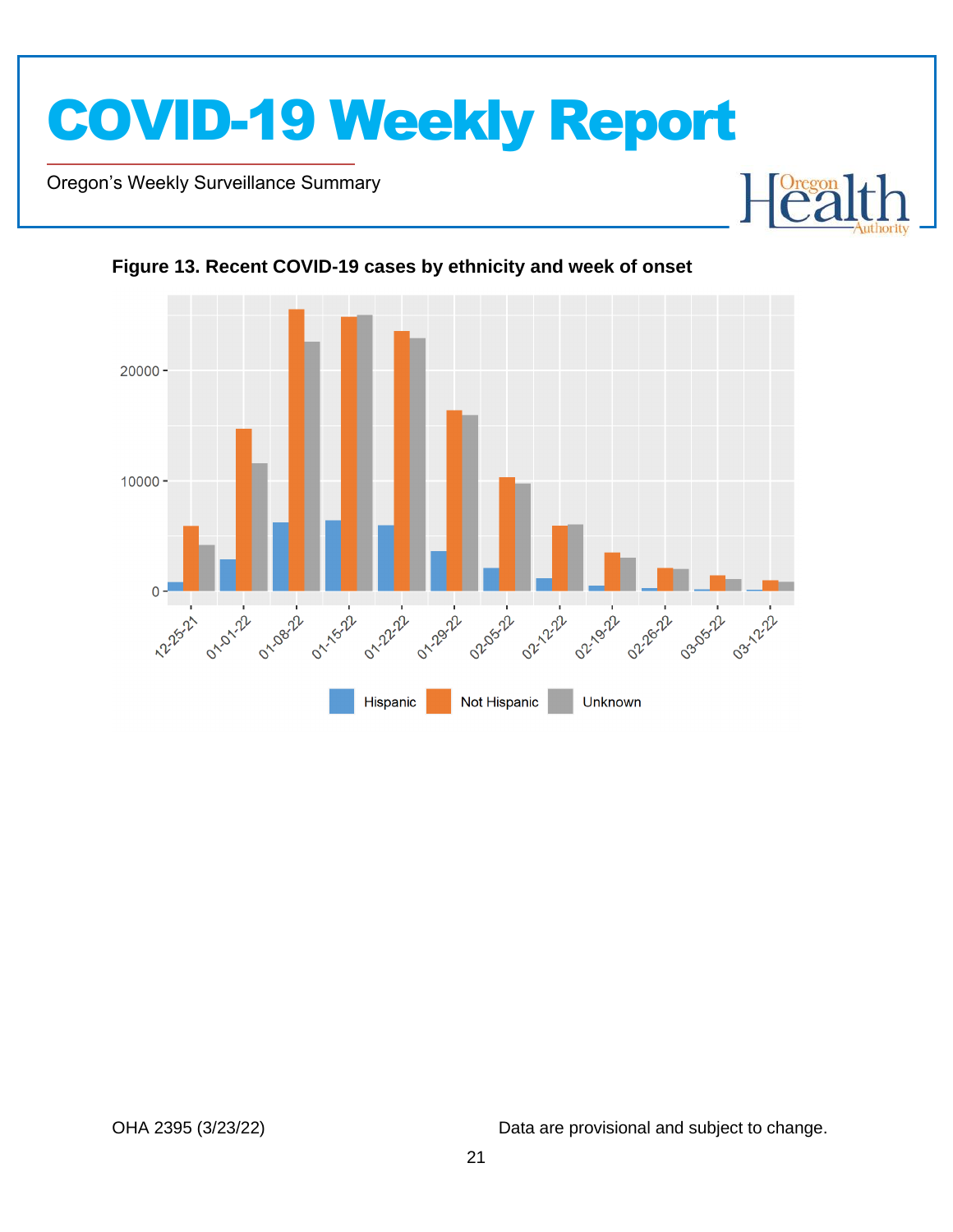Oregon's Weekly Surveillance Summary

Novel Coronavirus (COVID-19)



#### <span id="page-21-0"></span>**Figure 14. All COVID-19 cases (counts) by ethnicity and week of onset**

OHA 2395 (3/23/22) Data are provisional and subject to change.

Foregon

F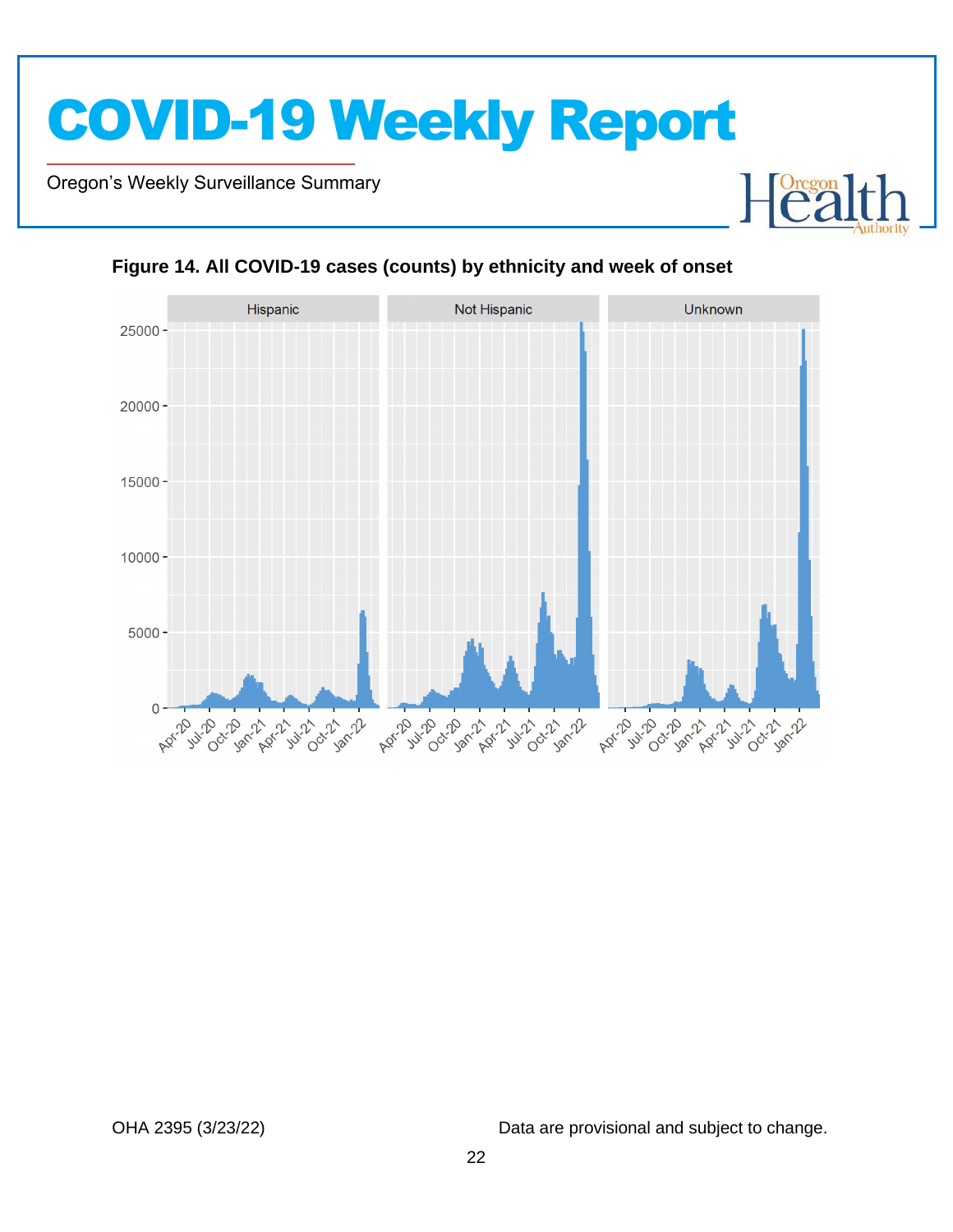

Oregon's Weekly Surveillance Summary

Novel Coronavirus (COVID-19)



#### <span id="page-22-0"></span>**Figure 15. All COVID-19 cases (case rates per 100,000) by ethnicity and week of onset**

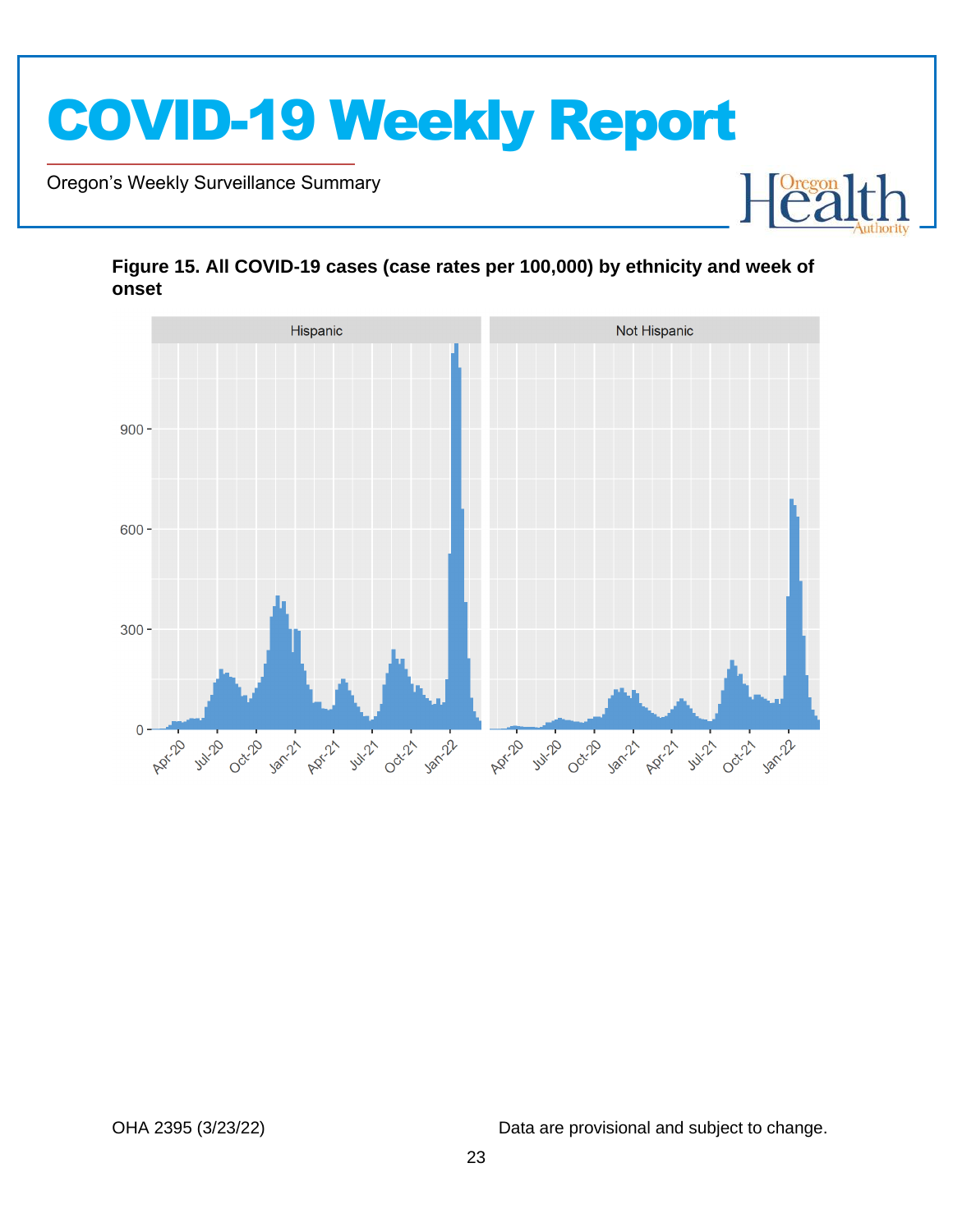Oregon's Weekly Surveillance Summary



### <span id="page-23-0"></span>**Age-adjustment**

Novel Coronavirus (COVID-19)

Tables 5 and 6 show the ratio of age-adjusted rates of COVID-19 for cases, hospitalizations, and deaths by race and ethnicity. Each table compares the rates of cases, hospitalizations, and deaths between each group and a reference group and accounts for differences in population distributions in each group.

#### <span id="page-23-1"></span>**Table 5. Ratio of age-adjusted rates for cases, hospitalizations, and deaths by race**

Age-adjusted rate ratios of cases, hospitalizations, and deaths, compared to white persons.

| Race                                       | <b>Cases</b> | <b>Hospitalizations</b> | <b>Deaths</b> |
|--------------------------------------------|--------------|-------------------------|---------------|
| $> 1$ race                                 | 0.4          | 0.7                     | 0.9           |
| American<br>Indian/Alaska<br><b>Native</b> | 2.1          | 2.7                     | 2.8           |
| Asian                                      | 0.9          | 0.9                     | 0.8           |
| <b>Black</b>                               | 1.8          | 2.9                     | 2.2           |
| Pacific Islander                           | 1.5          | 4.3                     | 4.1           |
| White                                      | 1.0          | 1.0                     | 1.0           |

- 1. During the case investigation, people are asked to self-report their race, ethnicity, tribal affiliation, country of origin, or ancestry.
- 2. U.S. Census Bureau; American Community Survey, 2019 American Community Survey 5-Year Estimates.
- 3. Persons for which race information was not available were not included in these estimates. The number of persons with race data unavailable can be found in Table 3.
- 4. Additional data are available at [https://www.oregon.gov/oha/covid19/Documents/DataReports/Age-Adjusted-](https://www.oregon.gov/oha/covid19/Documents/DataReports/Age-Adjusted-Report-02-17-2022.pdf)[Report-02-17-2022.pdf.](https://www.oregon.gov/oha/covid19/Documents/DataReports/Age-Adjusted-Report-02-17-2022.pdf)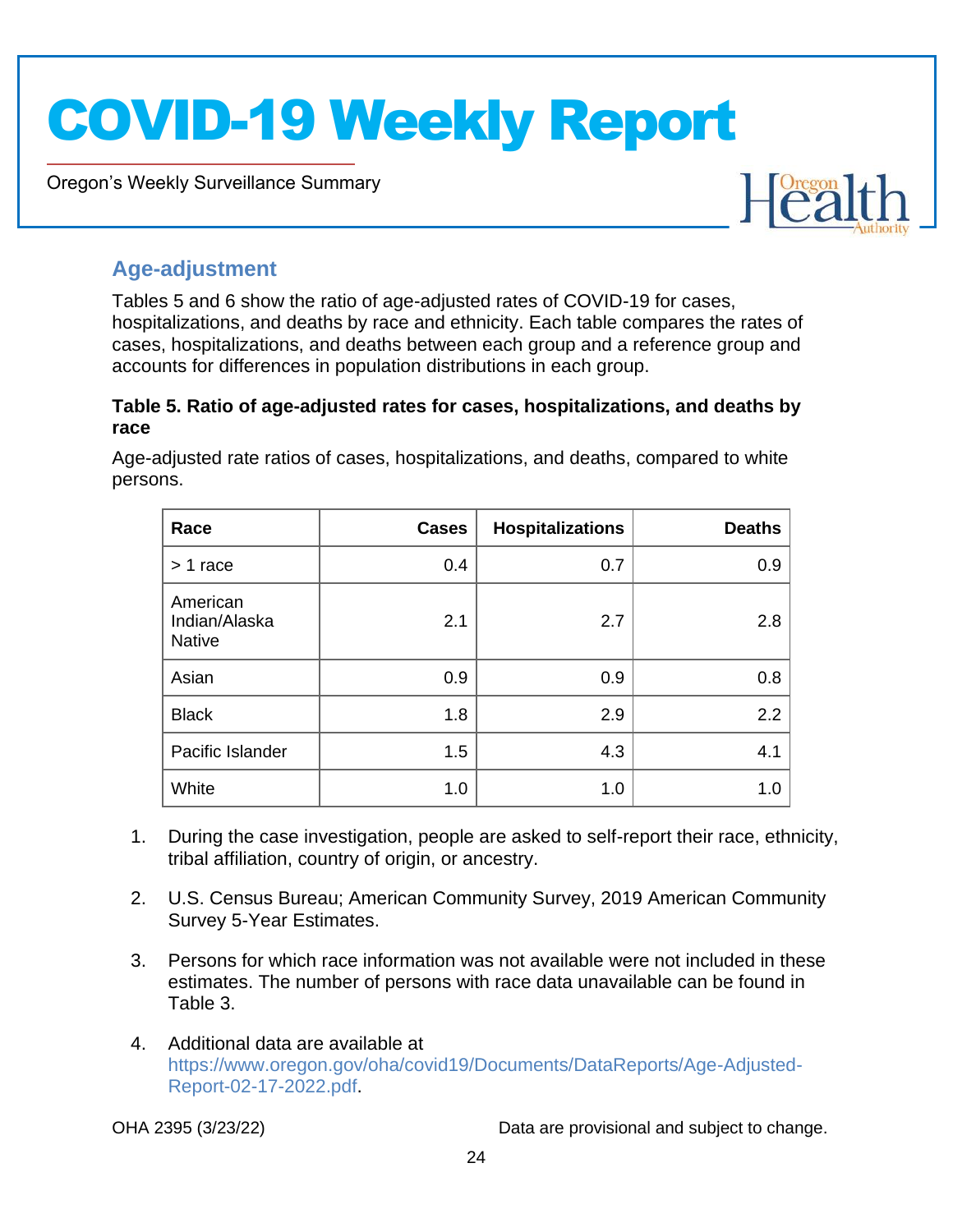Oregon's Weekly Surveillance Summary

Novel Coronavirus (COVID-19)



#### <span id="page-24-0"></span>**Table 6. Ratio of age-adjusted rates for cases, hospitalizations, and deaths by ethnicity**

Age-adjusted rate ratios of cases, hospitalizations, and deaths, compared to non-Hispanic.

| <b>Ethnicity</b> | <b>Cases</b> | <b>Hospitalizations</b> | <b>Deaths</b> |
|------------------|--------------|-------------------------|---------------|
| Hispanic         | 1.6          | 2.1                     | 1.9           |
| Non-Hispanic     | 1.0          | 1.0 <sub>1</sub>        |               |

- 1. During the case investigation, people are asked to self-report their race, ethnicity, tribal affiliation, country of origin, or ancestry.
- 2. U.S. Census Bureau; American Community Survey, 2019 American Community Survey 5-Year Estimates.
- 3. Persons for which ethnicity information was not available were not included in these estimates. The number of persons with ethnicity data unavailable can be found in Table 4.
- 4. Additional data are available at [https://www.oregon.gov/oha/covid19/Documents/DataReports/Age-Adjusted-](https://www.oregon.gov/oha/covid19/Documents/DataReports/Age-Adjusted-Report-02-17-2022.pdf)[Report-02-17-2022.pdf.](https://www.oregon.gov/oha/covid19/Documents/DataReports/Age-Adjusted-Report-02-17-2022.pdf)

### <span id="page-24-1"></span>**People with Intellectual and Developmental Disabilities**

As of January 9, 2022 OHA is aware of 2,397 people with intellectual or developmental disabilities who have had COVID-19 to date. This includes individuals who live in congregate settings and in family or individual homes. To date, there are 49 deaths among people with intellectual or developmental disabilities. This number is from conducting a match between the ODHS Office of Developmental Disabilities Services client list and the Oregon COVID-19 case database. OHA will update this number on a quarterly basis.

Additional information about the ODDS program and COVID-19 can be found here: [https://www.oregon.gov/dhs/SENIORS-](https://www.oregon.gov/dhs/SENIORS-DISABILITIES/DD/ODDS%20Resource%20Library/ODDS-Residential-COVID-19-Report.pdf)